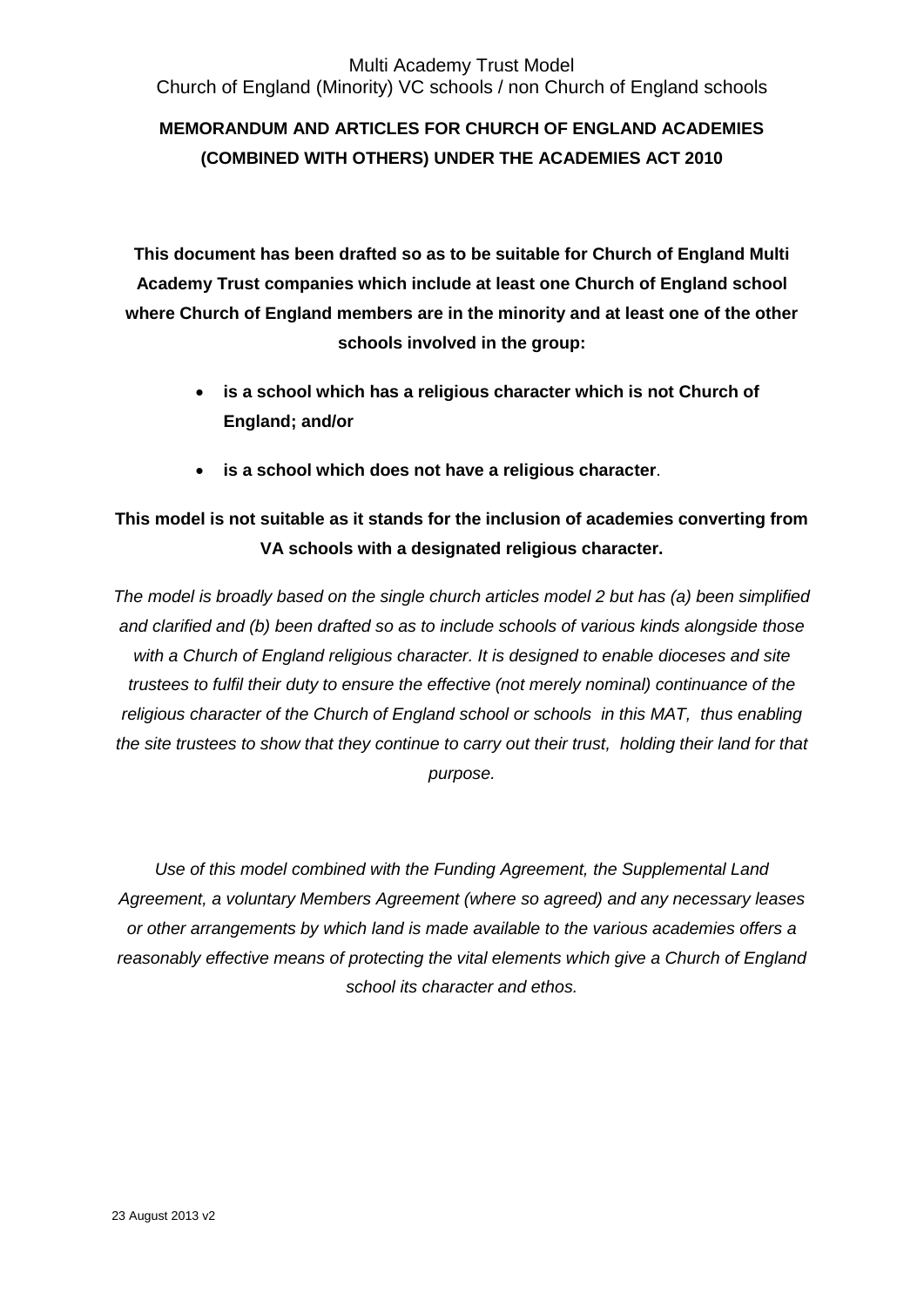# **31 OCTOBER 2017**

 $\overline{\phantom{a}}$ 

#### **THE COMPANIES ACT 2006**

**A COMPANY LIMITED BY GUARANTEE**

# **ARTICLES OF ASSOCIATION**

**OF**

# **THE SAMARA TRUST**

**COMPANY NUMBER: 11072683**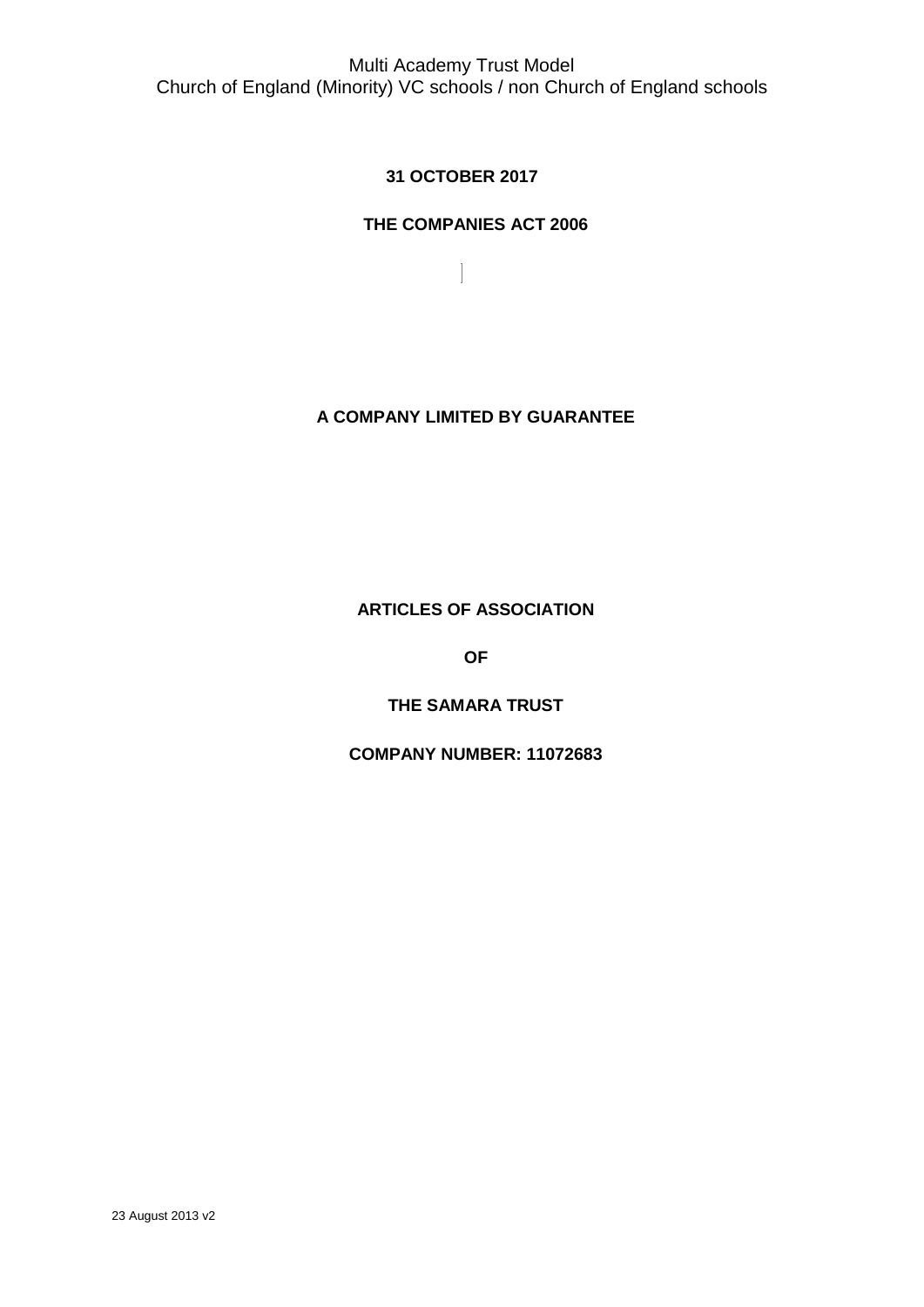# **THE COMPANIES ACT 2006**

# **COMPANY LIMITED BY GUARANTEE**

# **ARTICLES OF ASSOCIATION**

**OF**

## **THE SAMARA TRUST**

## **INTERPRETATION**

- 1. In these Articles:-
	- (a) "the Academies" means all the schools referred to in Article 4 and established by the Company (and "Academy" shall mean any one of those schools);
	- (b) "Academy Financial Year" means the academic year from  $1<sup>st</sup>$  of September to  $31<sup>st</sup>$ of August of the following year;
	- (c) "Advisory Bodies" means any advisory bodies established pursuant to Article  $100^1$ ;
	- (d) "the Articles" means these Articles of Association of the Company;
	- (e) "Chief Executive Officer" means such person as may be appointed by the Directors as the Chief Executive Officer of the Company<sup>2</sup>;
	- (f) "Chief Inspector" means Her Majesty's Chief Inspector of Education, Children's Services and Skills or his successor;
	- (g) "clear days" in relation to the period of a notice means the period excluding the day when the notice is given or deemed to be given and the day on which it is given or on which it is to take effect;
	- (h) "Clerk" means the clerk to the Directors or any other person appointed to perform the duties of the clerk to the Directors, including a joint, assistant or deputy clerk;
	- (i) "the Company" means, save as otherwise defined at Article 6.9, the company intended to be regulated by these Articles and referred to in Article 2;

<sup>1</sup>  $1$  The Advisory Body may be established as a Local Governing Body.

<sup>2</sup> Optional – delete if not required and state "Not used".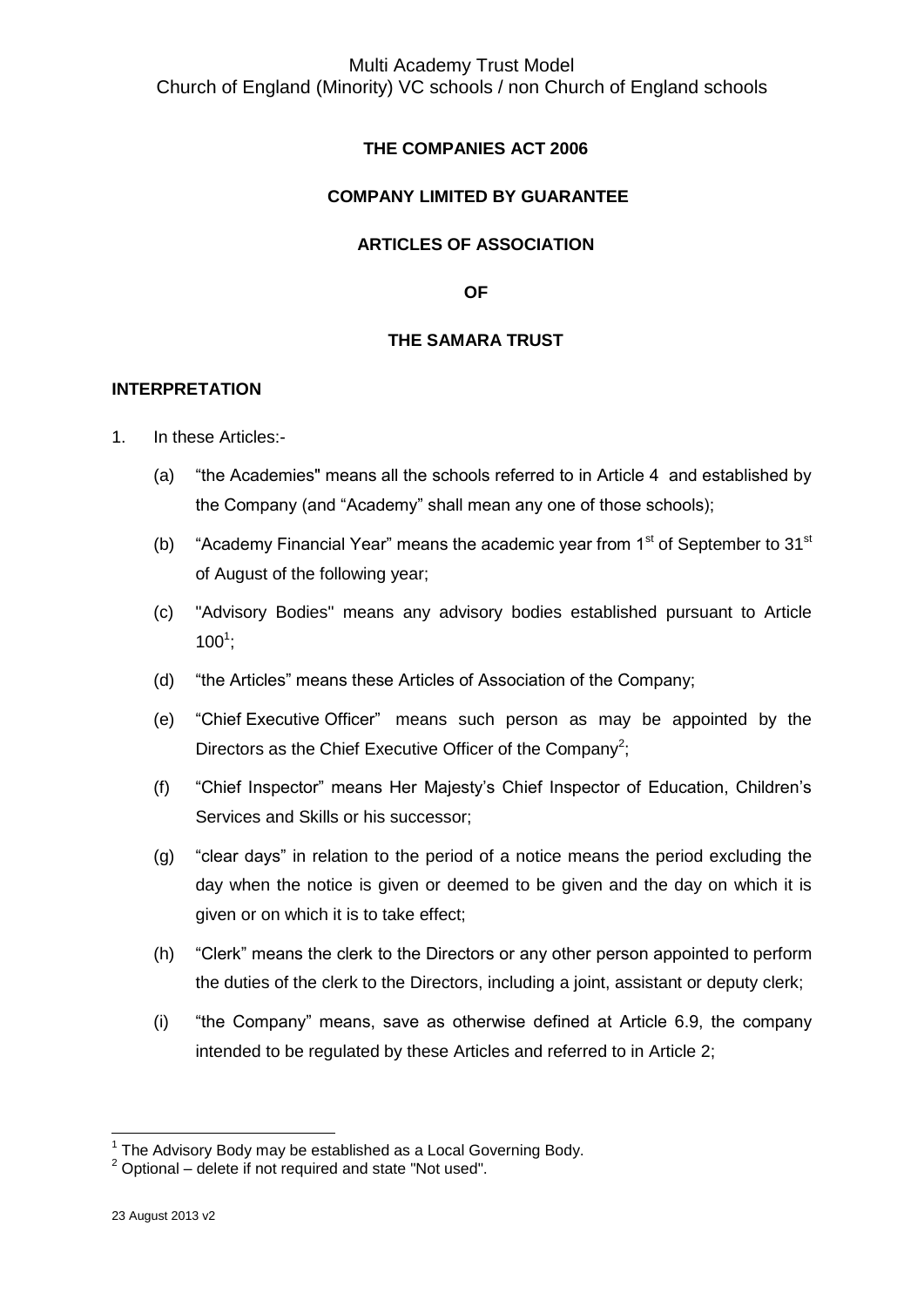Church of England (Minority) VC schools / non Church of England schools

- (j) "Diocese" means the Church of England diocese in which the Academies are situated;
- (k) "Diocesan Board of Education" means that body constituted under the Diocesan Boards of Education Measure 1991 for the Diocese and any successor body;
- (l) "Diocesan Director of Education" means the chief officer of the Diocesan Board of Education;
- (m) "the Directors" means, save as otherwise defined at Article 6.9, the directors of the Company (and "Director" means any one of those directors);
- (n) "Financial Expert" means an individual, company or firm who is authorised to give investment advice under the Financial Services and Markets Act 2000;
- (o) "Foundation Governors" means those Directors appointed under Article 50AA;
- (p) "Local Authority Associated Persons" means any person associated with any local authority within the meaning given in section 69 of the Local Government and Housing Act 1989;
- (q) "Local Governing Bodies" means the committees appointed pursuant to Articles 100-102 and 104 (and "Local Governing Body" means any one of these committees);
- (r) "Member" means a member of the Company and someone who as such is bound by the undertaking contained in Article 8;
- (s) "the Memorandum" means the Memorandum of Association of the Company;
- (t) "Office" means the registered office of the Company;
- (u) "Parent Directors" means the Directors elected or appointed pursuant to Articles 53 – 56 inclusive;
- (v) "Principals" means the head teachers of the Academies (and "Principal" means any one of these head teachers);
- (w) "Principal Regulator" means the body or person appointed as the Principal Regulator under the Charities Act 2011;
- (x) "Relevant Funding Agreements" means the agreement or agreements entered into by the Company and the Secretary of State under section 1 of the Academies Act 2010 for the establishment of each Academy, including any variation or supplemental agreements thereof;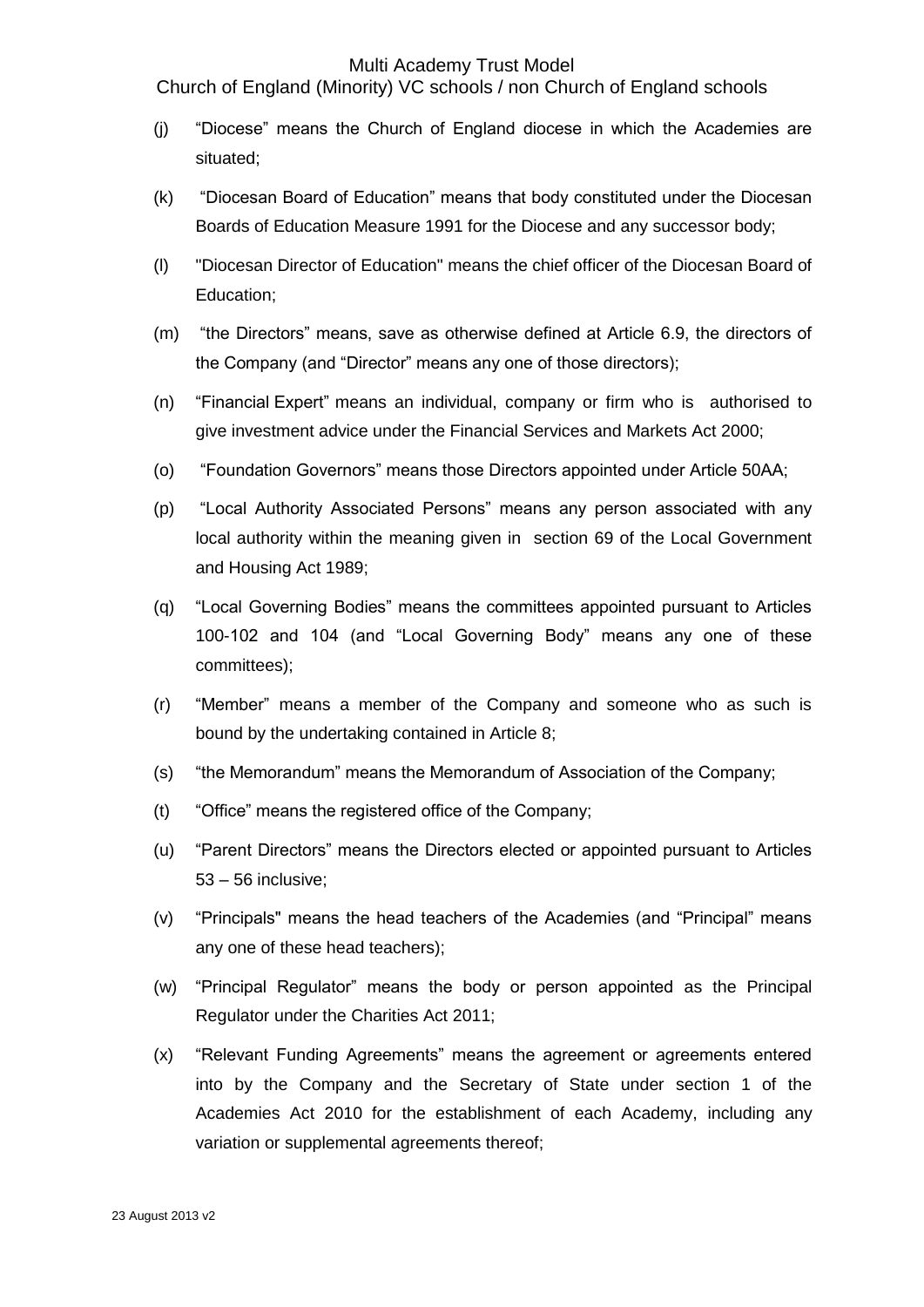Church of England (Minority) VC schools / non Church of England schools

- (y) "Reserved Teacher" has the same meaning given to the term "reserved teacher" in section 58(2) of the School Standards and Framework Act 1998 namely a teacher who is (i) selected for their fitness and competence to give religious education as is required in accordance with arrangements under paragraph 3(3 of Schedule 19 to that Act (arrangements for religious education in accordance with the Object and the school's trust deed); and (ii) is specifically appointed to do so;
- (z) "Scheme of Delegation" means an instrument of the Directors consistent with the Object delegating such powers and functions of the Directors as they consider to be desirable to delegate to any Local Governing Body;
- (aa) "the seal" means the common seal of the Company if it has one;
- (bb) "Secretary of State" means the Secretary of State for Education or successor;
- (cc) "Teacher" means a person employed under a contract of employment or a contract for services or otherwise engaged to provide his services as a teacher at one or more Academies;
- (dd) "Trustees" means those trustees holding the site of any of the Academies and providing it to the Company for use and occupation by the relevant Academy;
- (ee) "the United Kingdom" means Great Britain and Northern Ireland;
- (ff) words importing the masculine gender only shall include the feminine gender. Words importing the singular number shall include the plural number, and vice versa;
- (gg) subject as aforesaid, words or expressions contained in these Articles shall, unless the context requires otherwise, bear the same meaning as in the Companies Act 2006, as appropriate;
- (hh) any reference to a statute or statutory provision or measure shall include any statute or statutory provision or measure which replaces or supersedes such statute or statutory provision or measure including any modification or amendment thereto.
- 2. The Company's name is **The Samara Trust** (and in this document it is called "**the Company**").
- 3. The Company's registered office is to be situated in England and Wales.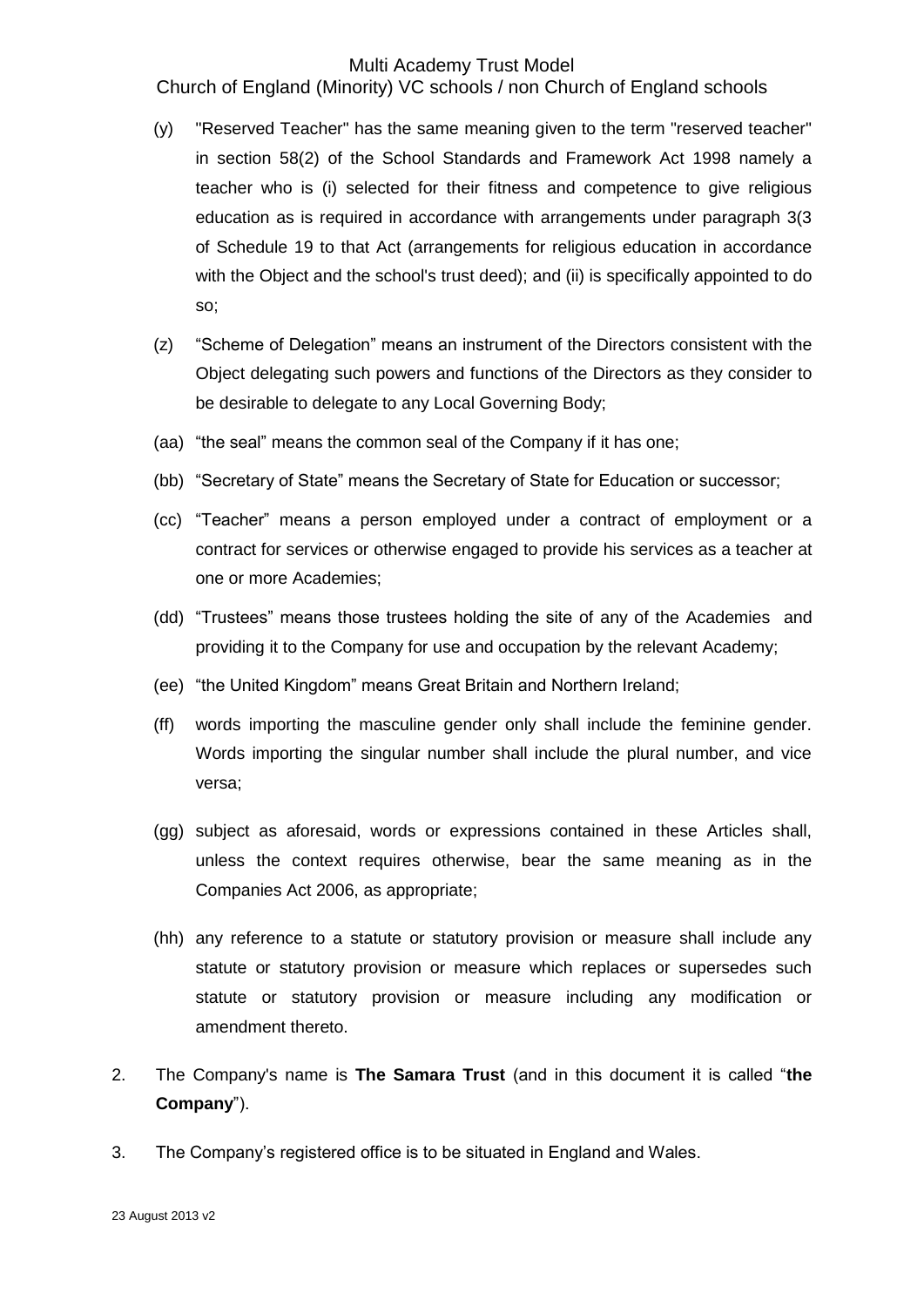# **OBJECTS**<sup>3</sup>

4. The Company's object ("**the Object**") is specifically restricted to the following:

to advance for the public benefit education in the United Kingdom, in particular but without prejudice to the generality of the foregoing by establishing, maintaining, carrying on, managing and developing Academies which shall offer a broad and balanced curriculum and which shall include:

- (i) Academies other than those designated Church of England, whether with or without a designated religious character; and
- (ii) Church of England academies designated as such which shall be conducted in accordance with the principles, practices and tenets of the Church of England both generally and in particular in relation to arranging for religious education and daily acts of worship, and in having regard to any advice and following any directives issued by the Diocesan Board of Education,

but in relation to each of the Academies to recognise and support their individual ethos, whether or not designated Church of England.

- 5. In furtherance of the Object but not further or otherwise the Company may exercise the following powers:
	- (a) to draw, make, accept, endorse, discount, execute and issue promissory notes, bills, cheques and other instruments, and to operate bank accounts in the name of the Company;
	- (b) to raise funds and to invite and receive contributions provided that in raising funds the Company shall not undertake any substantial permanent trading activities and shall conform to any relevant statutory regulations;
	- (c) (subject to such further consents as may be required by law or as may be required from the Trustees as landlords/licensors where this is the case) to acquire, alter, improve and charge or otherwise dispose of property;

1

 $3$  If a second "community use" object is required the Project Lead can provide the wording which stresses its ancillary nature. The existing Article 4 must be preserved as 4(a) and the second added as 4(b). Under no circumstances may 4(a) be removed. If both 4(a) and 4(b) used refer to "Objects" throughout rather than "Object".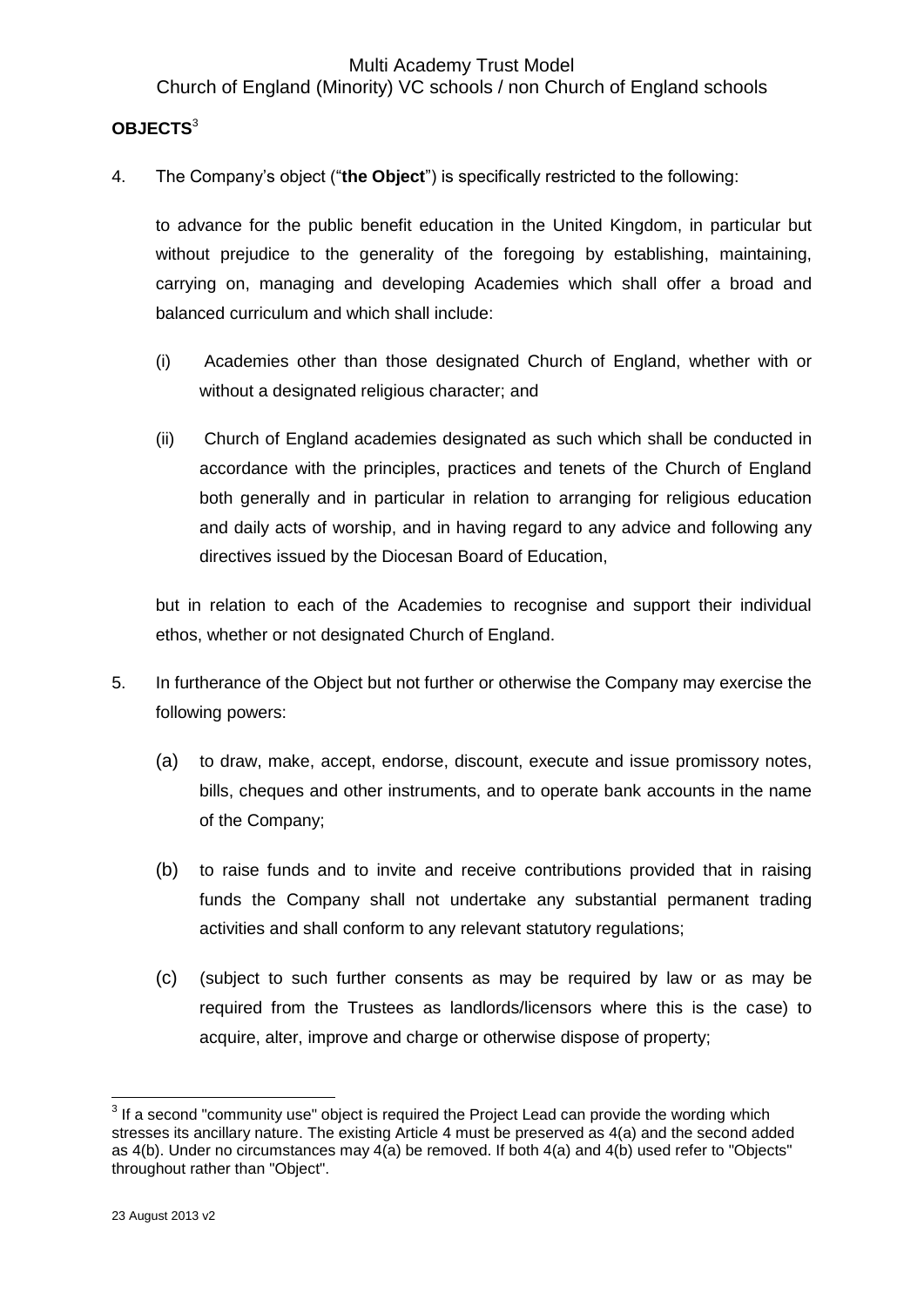Church of England (Minority) VC schools / non Church of England schools

- (d) subject to Article 6 below to employ such staff, as are necessary for the proper pursuit of the Object (including the maintenance of an effective Church of England ethos in relation to Academies falling within Article  $4(ii)^4$  and to make all reasonable and necessary provision for the payments of pensions and superannuation to staff and their dependants;
- (e) to establish or support, whether financially or otherwise, any charitable trusts, associations or institutions formed for all or any of the Object;
- (f) to co-operate with other charities, other independent schools, schools maintained by a local authority, 16-19 Academies, alternative provision Academies, institutions within the further education sector, voluntary bodies and statutory authorities operating in furtherance of the Object and to exchange information and advice with them;
- (g) to pay out of funds of the Company the costs, charges and expenses of and incidental to the formation and registration of the Company;
- (h) to establish, maintain, carry on, manage and develop the Academies at such locations as may be unanimously agreed by the Directors;
- (i) to offer scholarships, exhibitions, prizes and awards to pupils and former pupils of any of the Academies, and otherwise to encourage and assist such pupils and former pupils;
- (j) to provide educational facilities and services to students of all ages and the wider community for the public benefit;
- (k) to carry out research into the development and application of new techniques in education and to their approach to curriculum development and delivery and to publish the results of such research, and to develop means of benefiting from application of the experience of industry, commerce, other schools and the voluntary sector to the education of pupils in academies;
- (l) subject to such consents as may be required from any Trustees or otherwise required by law and/or by any contract entered into by or on behalf of the Company, to borrow and raise money for the furtherance of the Object in such

1

 $4$  Where the "community use" Object as Article  $4(b)$  has been added amend this and references throughout to Article  $4(ii)$  to read "Article  $4(a)(ii)$ ".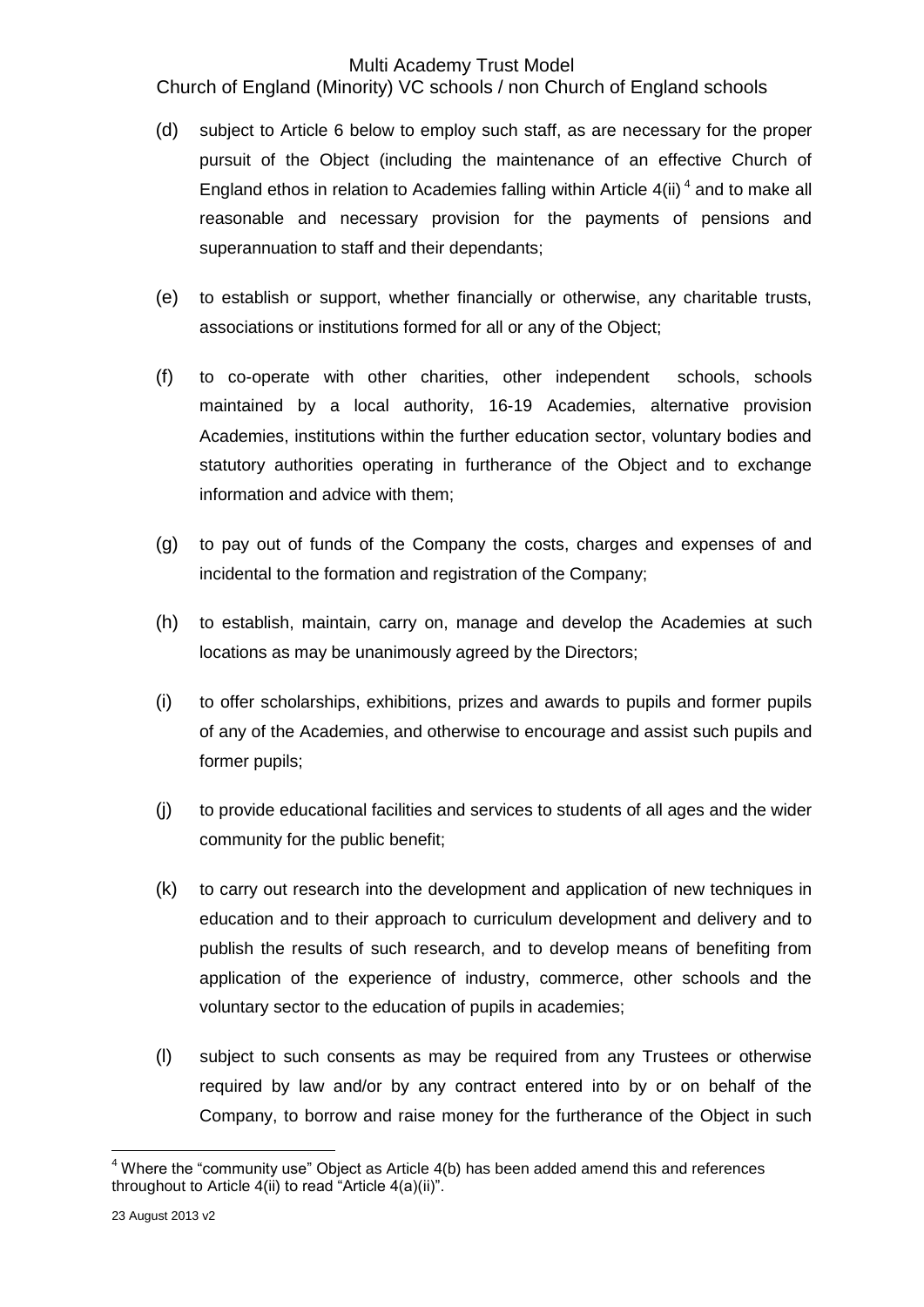Church of England (Minority) VC schools / non Church of England schools

manner and on such security as the Company may think fit;

- (m) to deposit or invest any funds of the Company not immediately required for the furtherance of its Object (but to invest only after obtaining such advice from a financial expert as the Directors consider necessary and having regard to the suitability of investments and the need for diversification);
- (n) to delegate the management of investments to a financial expert, but only on terms that:
	- (i) the investment policy is set down in writing for the financial expert by the Directors;
	- (ii) every transaction is reported promptly to the Directors;
	- (iii) the performance of the investments is reviewed regularly with the Directors;
	- (iv) the Directors are entitled to cancel the delegation arrangement at any time;
	- (v) the investment policy and the delegation arrangement are reviewed at least once a year;
	- (vi) all payments due to the financial expert are on a scale or at a level which is agreed in advance and are notified promptly to the Directors on receipt; and
	- (vii) the financial expert must not do anything outside the powers of the Directors;
- (o) to arrange for investments or other property of the Company to be held in the name of a nominee company acting under the control of the Directors or of a financial expert acting under their instructions, and to pay any reasonable fee required;
- (p) to provide indemnity insurance to Directors and the members of any Local Governing Body (to the extent necessary) in accordance with, and subject to the conditions of section 232 to 235 of the Companies Act 2006, section 189 of the Charities Act 2011 or any other provision of law applicable to charitable companies and any such indemnity is limited accordingly;
- (q) to establish subsidiary companies to carry on any trade or business for the purpose of raising funds for the Company;
- 23 August 2013 v2 (r) to do all such other lawful things as are necessary for or are incidental to or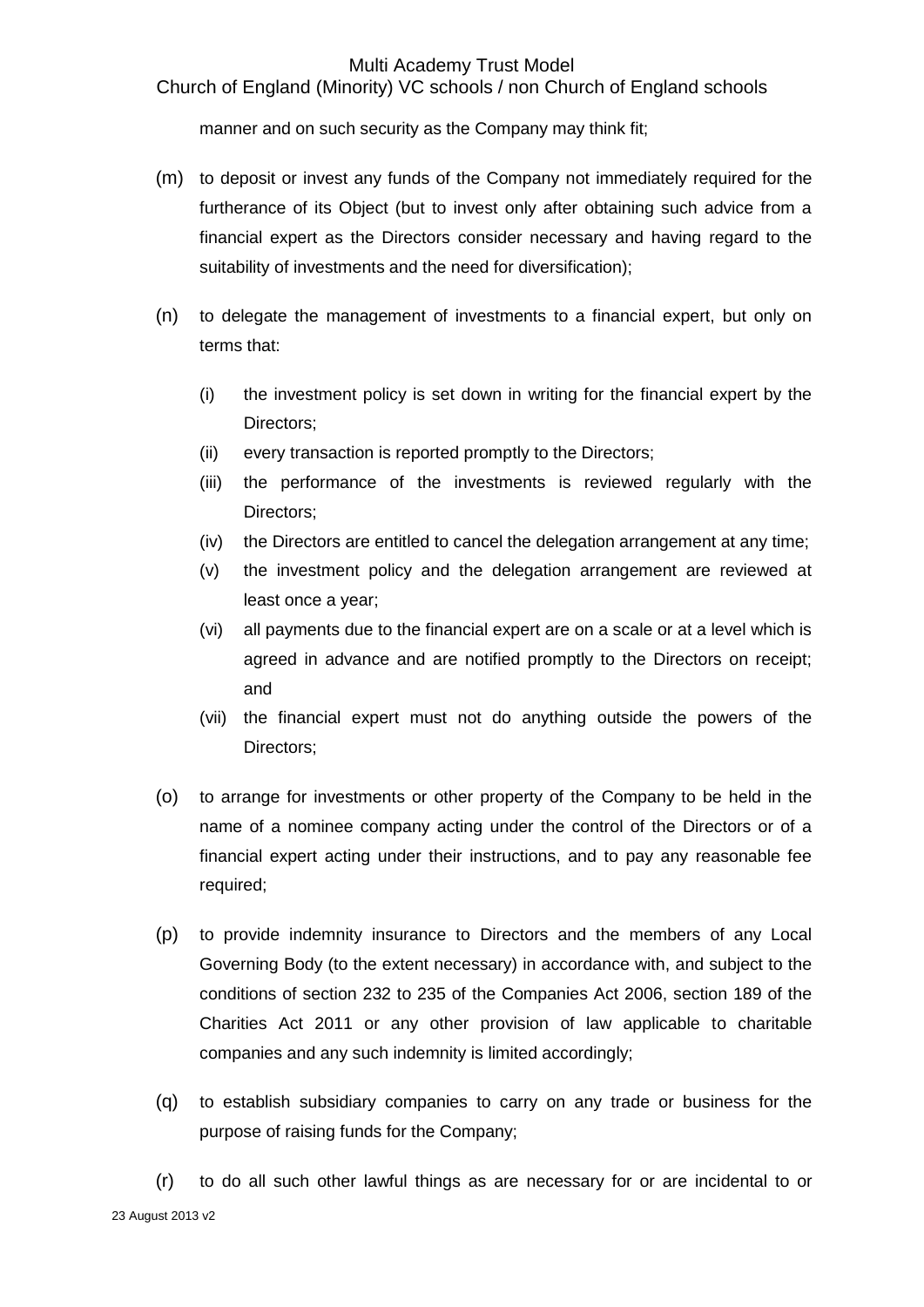Church of England (Minority) VC schools / non Church of England schools

conducive to the achievement of the Object and appropriate to the religious character any of the Academies.

- 6.1 The income and property of the Company shall be applied solely towards the promotion of the Object.
- 6.2 None of the income or property of the Company may be paid or transferred directly or indirectly by way of dividend bonus or otherwise by way of profit to any member of the Company. Nonetheless a Member of the Company who is not also a Director may:
	- (a) benefit as a beneficiary of the Company;
	- (b) be paid reasonable and proper remuneration for any goods or services supplied to the Company;
	- (c) be paid rent for premises let by the Member of the Company if the amount of the rent and other terms of the letting are reasonable and proper; and
	- (d) be paid interest on money lent to the Company at a reasonable and proper rate, such rate not to exceed 2 per cent per annum below the base lending rate of a UK clearing bank selected by the Directors, or 0.5%, whichever is the higher.
- 6.3 A Director may benefit from any indemnity insurance purchased at the Company's expense to cover the liability of the Directors which by virtue of any rule of law would otherwise attach to them in respect of any negligence, default or breach of trust or breach of duty of which they may be guilty in relation to the Company: provided that any such insurance shall not extend to:
	- (i) any claim arising from any act or omission which Directors knew to be a breach of trust or breach of duty or which was committed by the Directors in reckless disregard to whether it was a breach of trust or breach of duty or not; and
	- (ii) provided also that any such insurance shall not extend to the costs of any unsuccessful defence to a criminal prosecution brought against the Directors in their capacity as directors of the Company.

Further, this Article does not authorise a Director to benefit from any indemnity insurance that would be rendered void by any provision of the Companies Act 2006, the Charities Act 2011 or any other provision of law.

23 August 2013 v2 6.4 A company, which has shares listed on a recognised stock exchange and of which any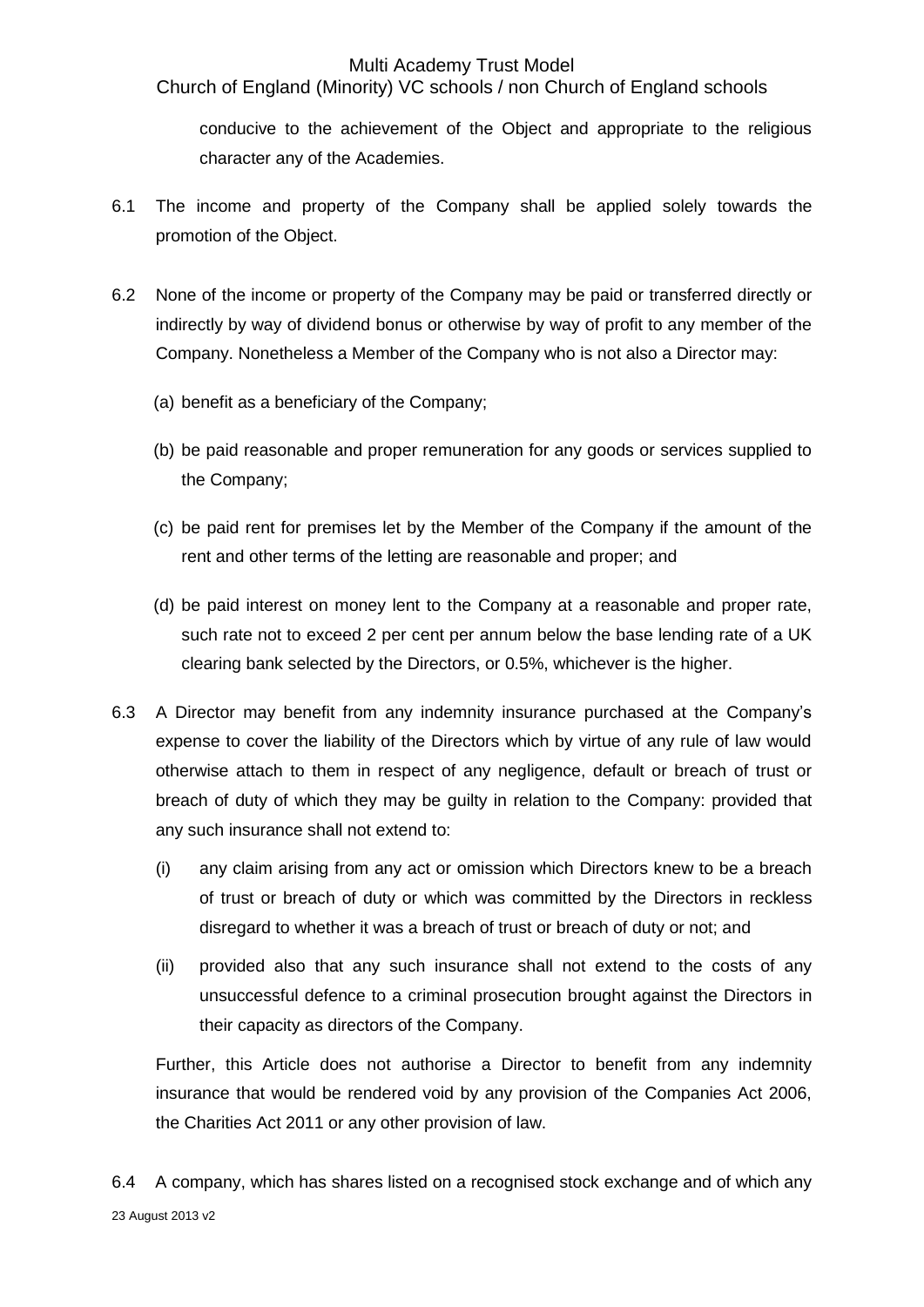Church of England (Minority) VC schools / non Church of England schools

one Director holds no more than 1% of the issued capital of that company, may receive fees, remuneration or other benefit in money or money's worth from the Company.

- 6.5 A Director may at the discretion of the Directors be reimbursed from the property of the Company for reasonable expenses properly incurred by him or her when acting on behalf of the Company, but excluding expenses in connection with foreign travel.
- 6.6 No Director may:
	- (a) buy any goods or services from the Company;
	- (b) sell goods, services, or any interest in land to the Company;
	- (c) be employed by, or receive any remuneration from the Company other than the Chief Executive Officer whose employment and/or remuneration is subject to the procedure and conditions in Article 6.8 and 6.8A;
	- (d) receive any other financial benefit from the Company unless:
		- (i) the payment is permitted by Article 6.7 and the Directors follow the procedure and observe the conditions set out in Article 6.8; or
		- (ii) the Directors obtain the prior written approval of the Charity Commission and fully comply with any procedures it prescribes.
- 6.7 Subject to Article 6.8, a Director may:
	- (a) receive a benefit from the Company in the capacity of a beneficiary of the Company;
	- (b) be employed by the Company or enter into a contract for the supply of goods or services to the Company, other than for acting as a Director;
	- (c) receive interest on money lent to the Company at a reasonable and proper rate not exceeding 2% per annum below the base rate of a clearing bank to be selected by the Directors, or 0.5%, whichever is the higher; and
	- (d) receive rent for premises let by the Director to the Company if the amount of the rent and the other terms of the lease are reasonable and proper.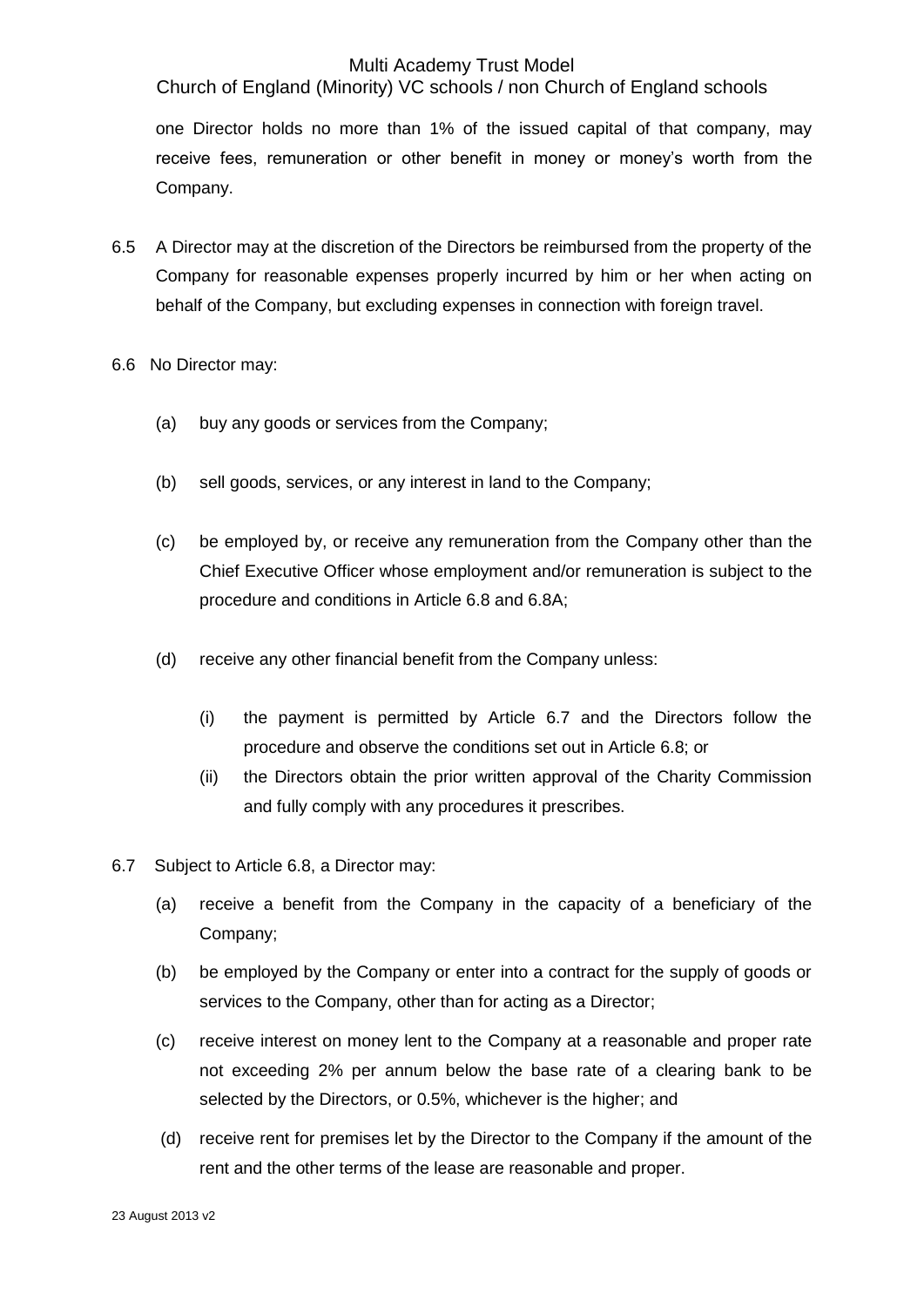Church of England (Minority) VC schools / non Church of England schools

- 6.8 The Company and its Directors may only rely upon the authority provided by Article 6.7 if each of the following conditions is satisfied:
	- (a) the remuneration or other sums paid to the Director do not exceed an amount that is reasonable in all the circumstances.
	- (b) the Director is absent from the part of any meeting at which there is discussion of:
		- (i) his or her employment, remuneration, or any matter concerning the contract, payment or benefit; or
		- (ii) his or her performance in the employment, or his or her performance of the contract; or
		- (iii) any proposal to enter into any other contract or arrangement with him or her or to confer any benefit upon him or her that would be permitted under Article 6.7; or
		- (iv) any other matter relating to a payment or the conferring of any benefit permitted by Article 6.7;
	- (c) the Director does not vote on any such matter and is not to be counted when calculating whether a quorum of Directors is present at the meeting;
	- (d) save in relation to employing or contracting with the Chief Executive Officer the other Directors are satisfied that it is in the interests of the Company to employ or to contract with that Director rather than with someone who is not a Director. In reaching that decision the Directors must balance the advantage of employing a Director against the disadvantages of doing so (especially the loss of the Director's services as a result of dealing with the Director's conflict of interest);
	- (e) the reason for their decision is recorded by the Directors in the minute book; and
	- (f) a majority of the Directors then in office have received no such payments or benefit.
- 6.8A The provision in Article 6.6(c) that no Director may be employed by or receive any remuneration from the Company (other than the Chief Executive Officer) does not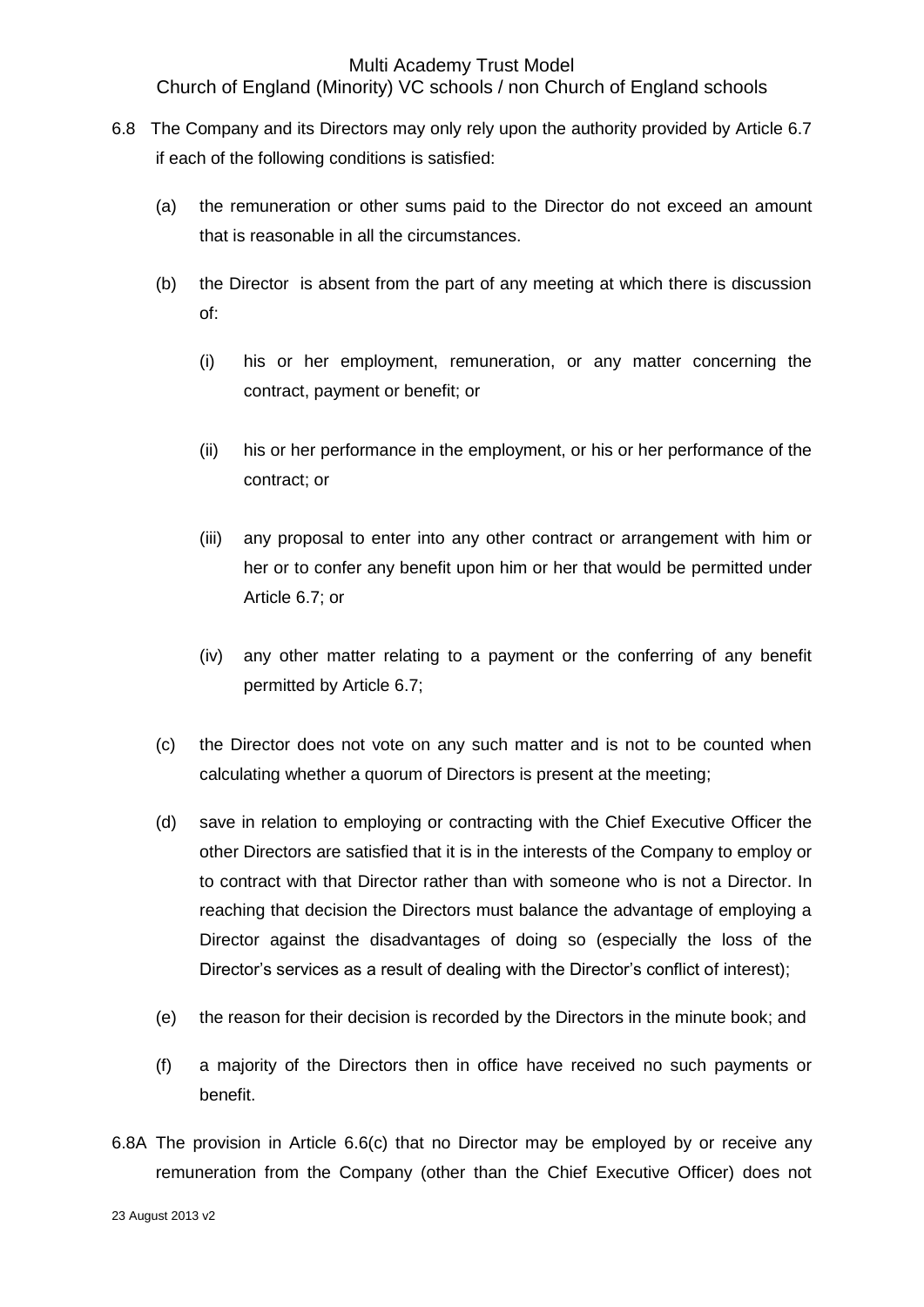Church of England (Minority) VC schools / non Church of England schools

apply to an employee of the Company who is subsequently elected or appointed as a Director save that this Article shall only allow such a Director to receive remuneration or benefit from the Company in his capacity as an employee of the Company and provided that the procedure as set out in Articles 6.8(b)(i), (ii) and 6.8 (c) is followed.

6.9 In Articles 6.2 - 6.9:

- (a) "company" shall include any company in which the Company:
	- holds more than 50% of the shares; or
	- controls more than 50% of the voting rights attached to the shares; or
	- has the right to appoint one or more Directors to the Board of the Company;
- (b) "Director" shall include any child, stepchild, parent, grandchild, grandparent, brother, sister or spouse of the Director or any person living with the Director as his or her partner;
- (c) the employment or remuneration of a Director includes the engagement or remuneration of any firm or company in which the Director is:
	- (i) a partner;
	- (ii) an employee;
	- (iii) a consultant;
	- (iv) a director;
	- (v) a member; or
	- (vi) a shareholder, unless the shares of the company are listed on a recognised stock exchange and the Director holds less than 1% of the issued capital.
- 7. The liability of the members of the Company is limited.
- 8. Every Member of the Company undertakes to contribute such amount as may be required (not exceeding £10) to the Company's assets if it should be wound up while he or she is a Member or within one year after he or she ceases to be a Member, for payment of the Company's debts and liabilities before he or she ceases to be a Member, and of the costs, charges and expenses of winding up, and for the adjustment of the rights of the contributories among themselves.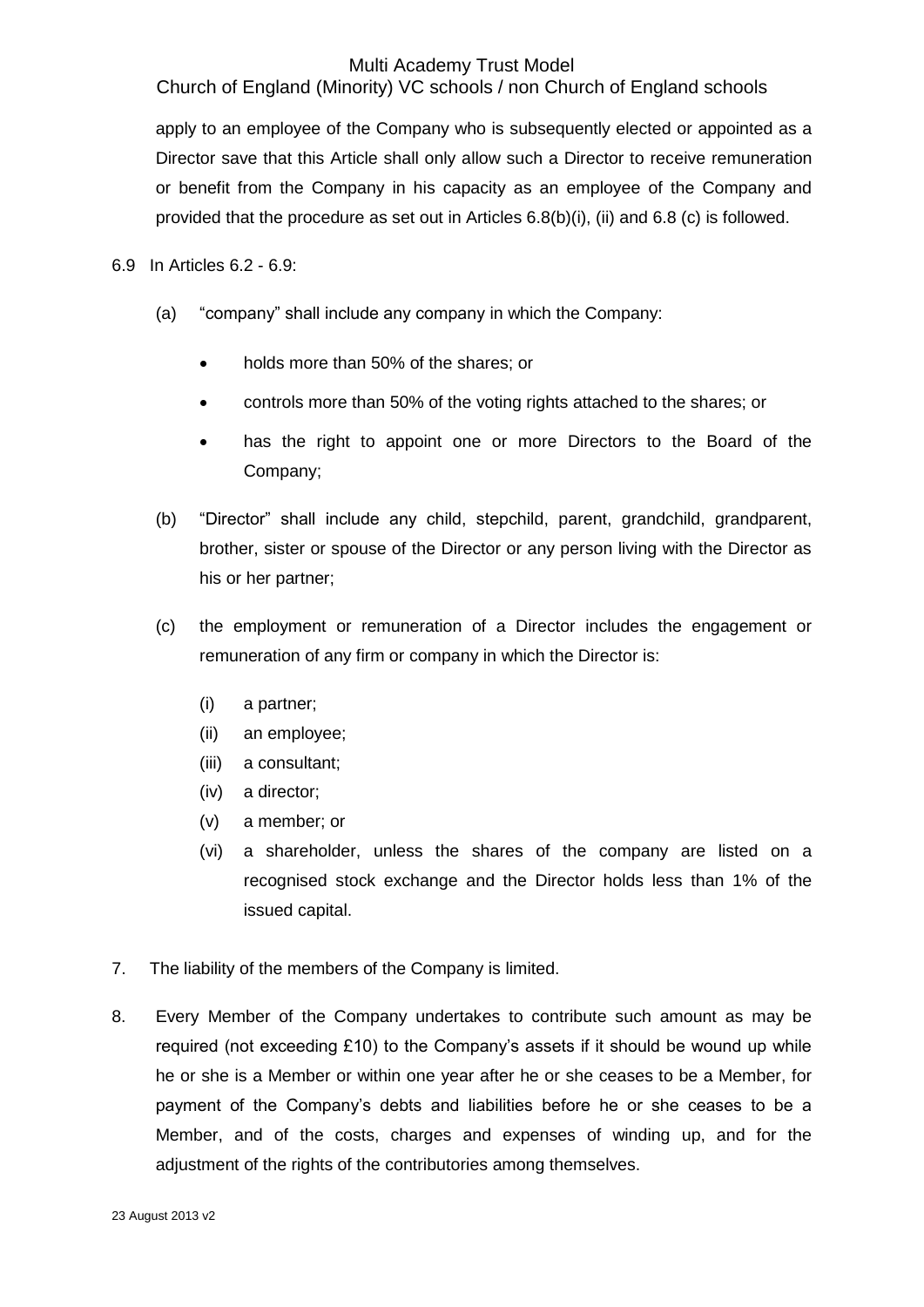- 9. If the Company is wound up or dissolved and after all its debts and liabilities (including any under section 2 of the Academies Act 2010) have been satisfied there remains any property it shall not be paid to or distributed among the Members of the Company, but shall be given or transferred to some other charity or charities having objects similar to the Object which prohibits the distribution of its or their income and property to an extent at least as great as is imposed on the Company by Article 6 above, chosen by the Members of the Company at or before the time of dissolution and if that cannot be done then to some other charitable object.
- 10. No alteration or addition shall be made to or in the provisions of the Memorandum and/or Articles without the written consent of the Trustees and the Diocesan Board of Education. 5
- 11. No alteration or addition shall be made to or in the provisions of the Articles which would have the effect (a) that the Company would cease to be a company to which section 60 of the Companies Act 2006 applies; or (b) that the Company would cease to be a charity; or (c) might weaken the maintenance of an effective ethos pertinent to the character of any of the Academies.

# **MEMBERS**<sup>6</sup>

1

- 12. The Members of the Company shall comprise:
	- (a) the signatories to the Memorandum, who are:
		- (i) the Diocesan Board of Education acting corporately by hand of its Director; and
		- (ii) Nicholas Gill;
		- (iii) Gareth Powell;

 $5$  This provision is essential to provide a fundamental protection for other specific provisions in the Memorandum and Articles to safeguard the Church of England character and safeguards of those Academies with such a character. Without this provision, a 75% majority of members (assuming equal voting rights which is the case unless the company constitution states otherwise) could effect alterations to the company constitution so that it was entirely different from its original form, subject to securing the consent of the Secretary of State under the funding agreement.

The requirement for the consent of the Trustees and the Diocesan Board of Education (whether they are members or otherwise) corresponds to the requirement for maintained schools that the consent of these bodies be obtained prior to a change to the Instrument of Government under the Schools Governance (Constitution) (England) Regulations 2007.

 $6$  The DfE's preference is for employees of the Company not to be Members.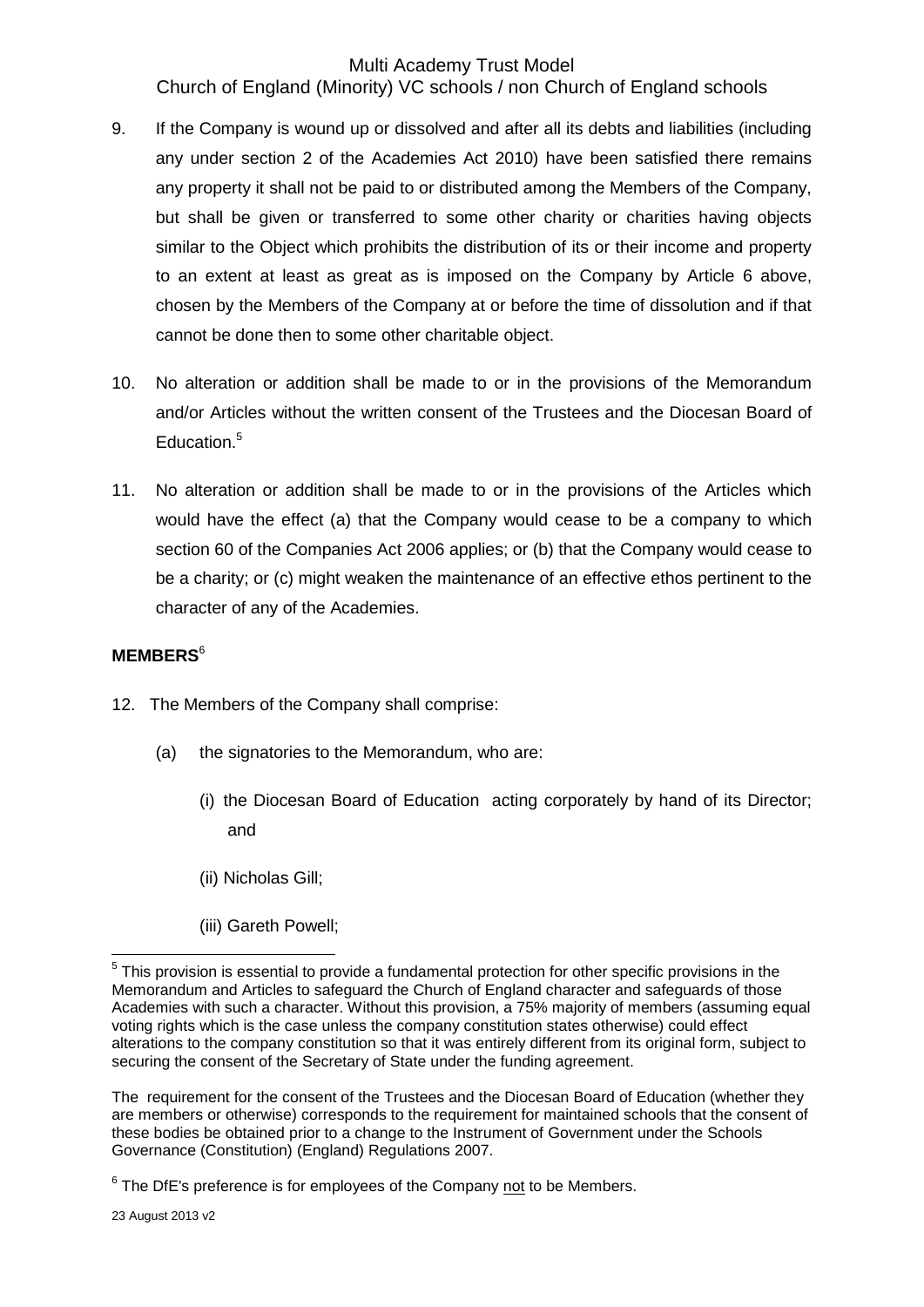Church of England (Minority) VC schools / non Church of England schools

- (b) the chairman of the Directors; and
- (c) any person appointed under any of Articles 16, 16A or 16B.
- 13. Each of the persons entitled to appoint Members in Article 12 shall have the right from time to time by written notice delivered to the Office to remove any Member appointed by them and to appoint a replacement Member to fill a vacancy whether resulting from such removal or otherwise.
- 14. If any of the persons entitled to appoint Members in Article 12:
	- (a) in the case of an individual, die or become legally incapacitated;
	- (b) in the case of a corporate entity, cease to exist and are not replaced by a successor institution; or
	- (c) becomes insolvent or makes any arrangement or composition with their creditors generally,

their right to appoint Members under these Articles shall vest in the remaining Members.

- 15. Membership will terminate automatically if:
	- (a) a Member (which is a corporate entity) ceases to exist and is not replaced by a successor institution;
	- (b) a Member (who is an individual) dies or becomes incapable by reason of illness or injury of managing and administering his or her own affairs; or
	- (c) a Member becomes insolvent or makes any arrangement or composition with that Member's creditors generally.
- 15A. The Members may agree unanimously in writing (with the exception of the signatory to be removed) to remove any Member who is a signatory to the Memorandum (save that this provision shall not apply to the Diocesan Board of Education) provided that it is in the interests of the Company to remove such a Member.
- 16. The Members with the written consent of the Diocesan Board of Education may agree by passing a special resolution in writing to appoint such additional Members as they think fit and may agree by passing a special resolution in writing to remove any such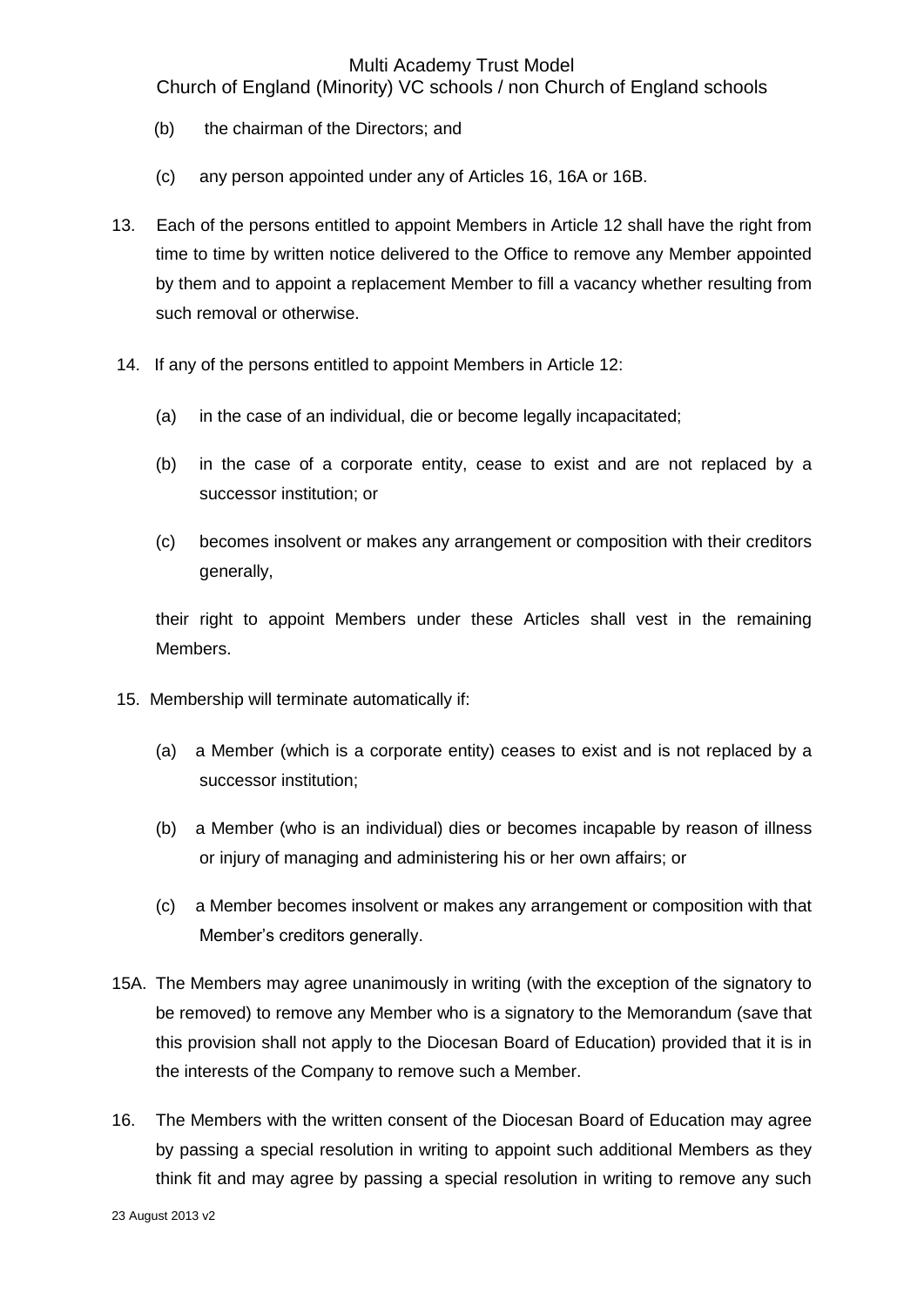Church of England (Minority) VC schools / non Church of England schools

additional Members provided that such appointment or removal is in the interests of the Company.

- 16A. Upon the resignation or removal of any Member (including a signatory to the Memorandum) other than the Diocesan Board of Education or a member appointed by the Diocesan Board of Education , the Members shall appoint (by majority) a replacement Member if required to ensure that the number of Members appointed to represent the interests of Church of England shall not exceed 25% of the total number of Members.<sup>7</sup>
- 16B. If the number of Members appointed to represent the interests of the Church of England is less than 25% of the total number of Members then the Diocesan Board of Education may appoint an additional Member provided that the total proportion of Members appointed to represent the interests of the Church of England does not exceed 25% of the total number of Members.<sup>8</sup>
- 17. Every person nominated to be a Member of the Company shall either sign a written consent to become a Member or sign the register of Members on becoming a Member.
- 18. Any Member may resign provided that after such resignation the number of Members is not less than three. A Member shall cease to be one immediately on the receipt by the Company of a notice in writing signed by the person or persons entitled to remove him under Articles 13 or 16 provided that no such notice shall take effect when the number of Members is less than three unless it contains or is accompanied by the appointment of a replacement Member.

# **GENERAL MEETINGS**

19. The Company shall hold an Annual General Meeting each year in addition to any other meetings in that year, and shall specify the meeting as such in the notices calling it; and not more than fifteen months shall elapse between the date of one Annual General Meeting of the Company and that of the next. Provided that so long as the Company holds its first Annual General Meeting within eighteen months of its incorporation, it need not hold it in the year of its incorporation or in the following year. The Annual General Meeting shall be held at such time and place as the Directors shall appoint. All general meetings other than Annual General Meetings shall be

<sup>1</sup>  $7$  This is drafted such that local clergy and other church-connected individuals could be Members provided that they were not "representing the interests of the Church of England".<br>8 See fectaate 6 above

See footnote 6 above.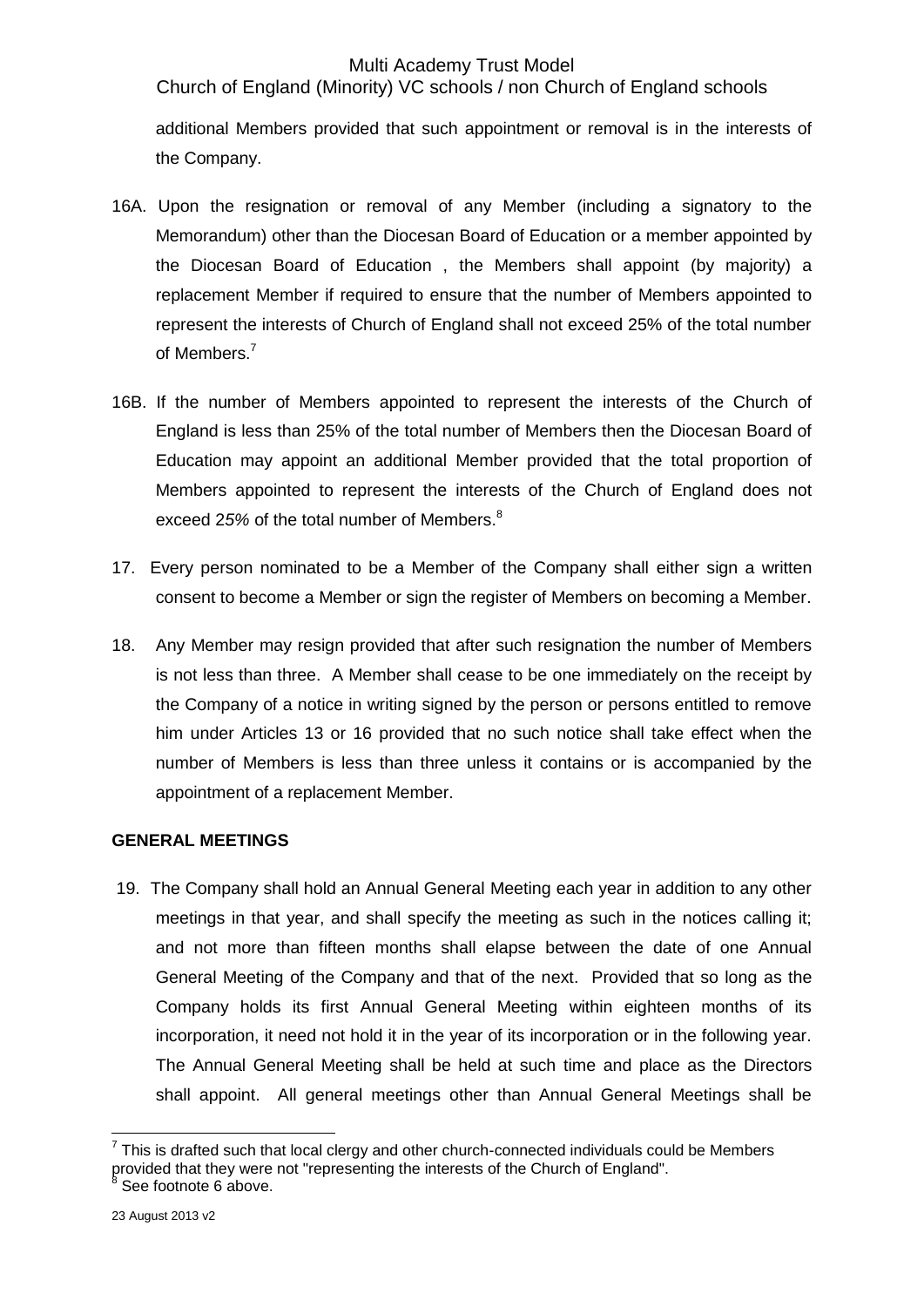Church of England (Minority) VC schools / non Church of England schools

called General Meetings.

20. The Directors may call general meetings and, on the requisition of Members pursuant to the provisions of the Companies Act 2006, shall forthwith proceed to convene a general meeting in accordance with that Act. If there are not within the United Kingdom sufficient Directors to call a general meeting, any Director or any Member of the Company may call a general meeting.

# **NOTICE OF GENERAL MEETINGS**

21. General meetings shall be called by at least fourteen clear days' notice but a general meeting may be called by shorter notice if it is so agreed by a majority in number of Members having a right to attend and vote and together representing not less than 90% of the total voting rights at that meeting.

The notice shall specify the time and place of the meeting and the general nature of the business to be transacted and, in the case of an Annual General Meeting, shall specify the meeting as such. The notice shall also state that the Member is entitled to appoint a proxy.

The notice shall be given to all the Members, to the Directors and auditors.

22. The accidental omission to give notice of a meeting to, or the non-receipt of notice of a meeting by, any person entitled to receive notice shall not invalidate the proceedings at that meeting.

# **PROCEEDINGS AT GENERAL MEETINGS**

- 23. No business shall be transacted at any meeting unless a quorum is present. A Member counts towards the quorum by being present either in person or by proxy. Two persons entitled to vote upon the business to be transacted, each being a Member or a proxy of a Member or a duly authorised representative of a Member organisation shall constitute a quorum.
- 24. If a quorum is not present within half an hour from the time appointed for the meeting, or if during a meeting a quorum ceases to be present, the meeting shall stand adjourned to the same day in the next week at the same time and place or to such time and place as the Directors may determine.
- 25. If present, the chairman, if any, of the Directors shall preside as chairman of the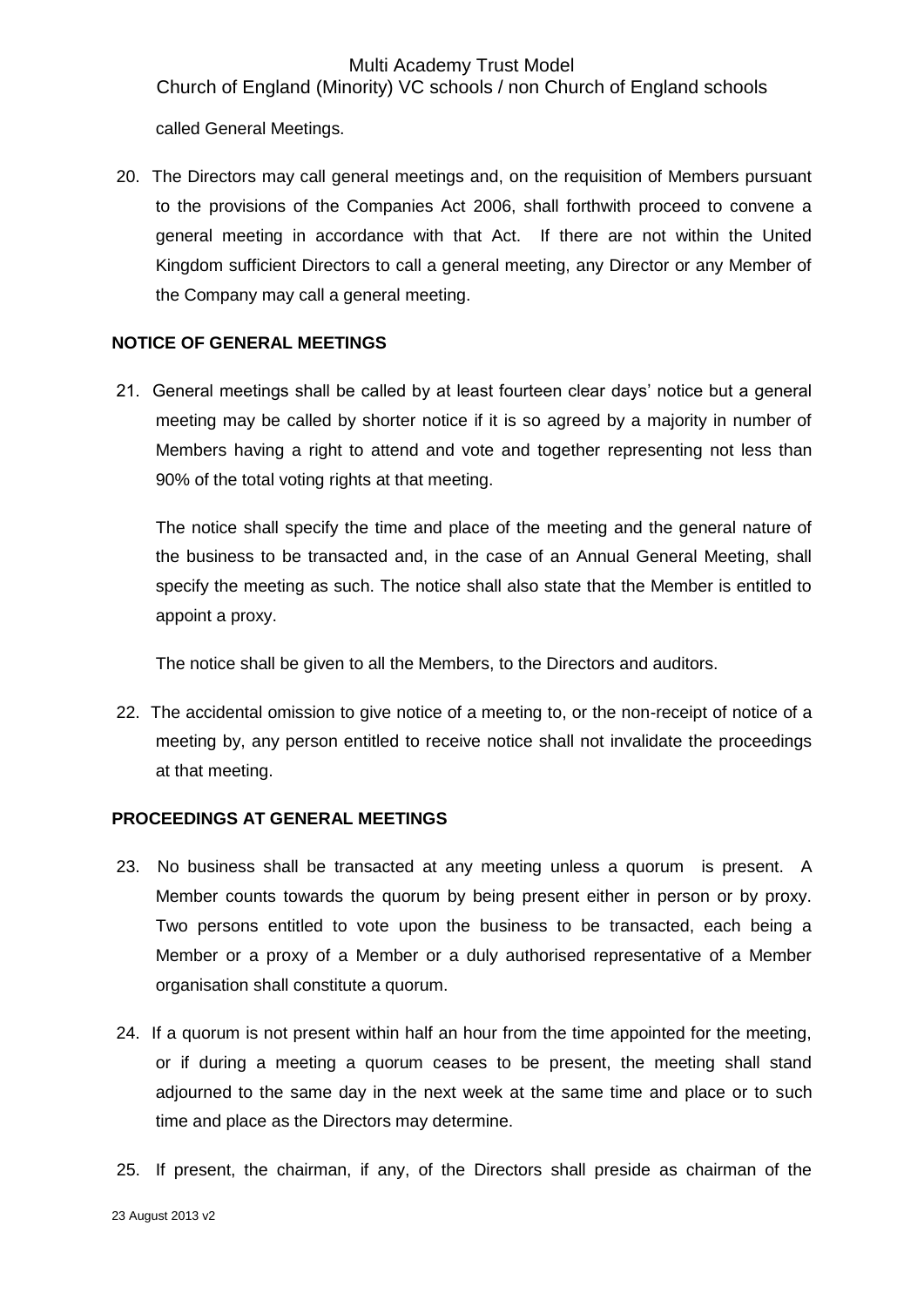Church of England (Minority) VC schools / non Church of England schools

meeting.

- 26. If the chairman of the Directors is not present within fifteen minutes after the time appointed for holding the meeting, the Members present and entitled to vote shall choose one of their number to be chairman.
- 27. A Director shall, notwithstanding that he is not a Member, be entitled to attend and speak at any general meeting.
- 28. The chairman may, with the consent of a majority of the Members at a meeting at which a quorum is present (and shall if so directed by the meeting), adjourn the meeting from time to time and from place to place, but no business shall be transacted at any adjourned meeting other than the business which might properly have been transacted at the meeting had the adjournment not taken place. When a meeting is adjourned for fourteen days or more, at least seven clear days' notice shall be given specifying the time and place of the adjourned meeting and the general nature of the business to be transacted. Otherwise it shall not be necessary to give any such notice.
- 29. A resolution put to the vote of the meeting shall be decided on a show of hands unless before, or on the declaration of the result of the show of hands, a poll is duly demanded. Subject to the provisions of the Companies Act 2006, a poll may be demanded:
	- (a) by the chairman; or
	- (b) by at least two Members having the right to vote at the meeting; or,
	- (c) by a Member or Members representing not less than one-tenth of the total voting rights of all the Members having the right to vote at the meeting.
- 30. Unless a poll is duly demanded a declaration by the chairman that a resolution has been carried or carried unanimously, or by a particular majority, or lost, or not carried by a particular majority and an entry to that effect in the minutes of the meeting shall be conclusive evidence of the fact without proof of the number or proportion of the votes recorded in favour of or against such resolution.
- 31. The demand for a poll may be withdrawn, before the poll is taken, but only with the consent of the chairman. The withdrawal of a demand for a poll shall not invalidate the result of a show of hands declared before the demand for the poll was made.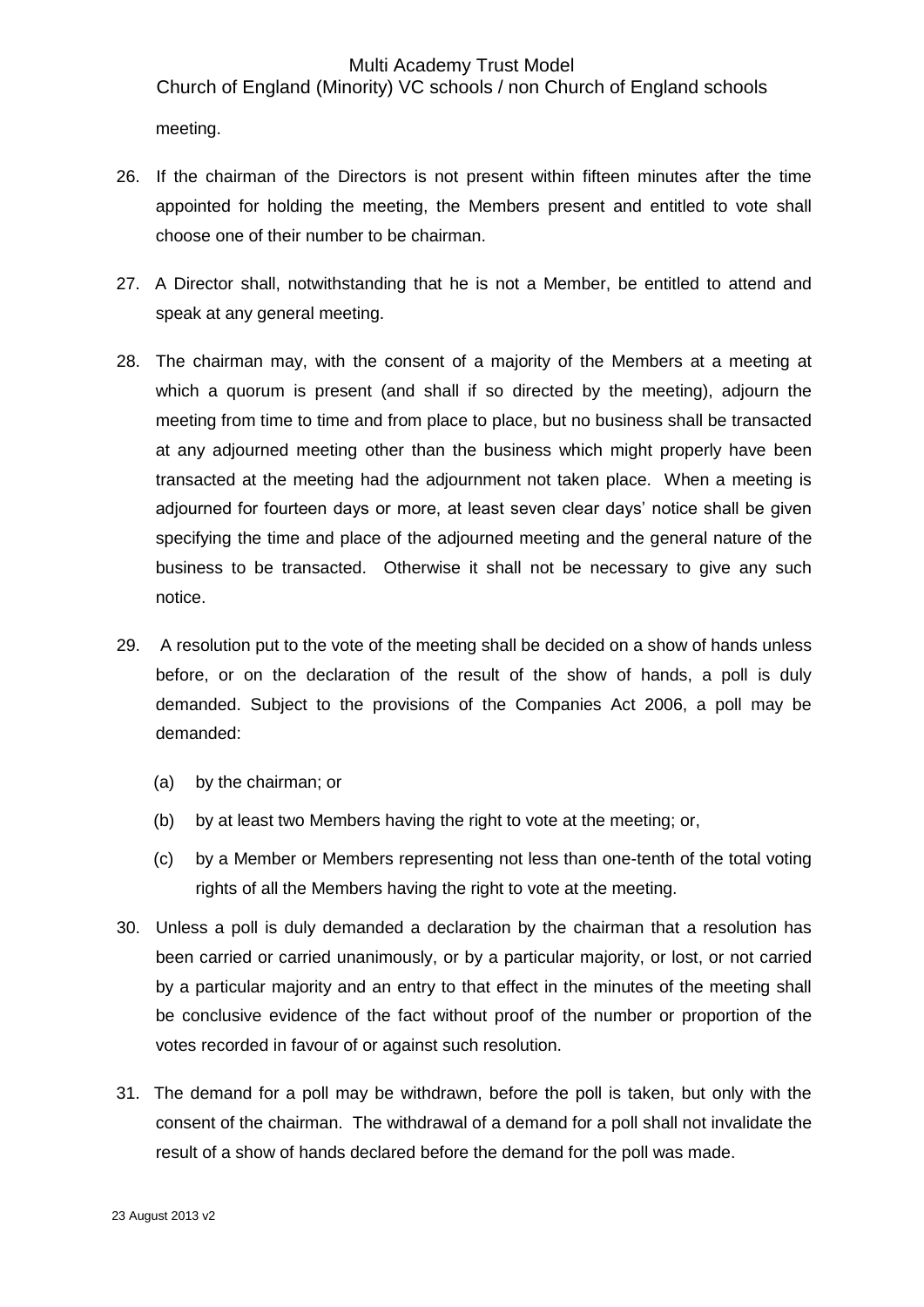Church of England (Minority) VC schools / non Church of England schools

- 32. A poll shall be taken as the chairman directs and he may appoint scrutineers (who need not be Members) and fix a time, date and place for declaring the results. The result of the poll shall be deemed to be the resolution of the meeting at which the poll was demanded.
- 33. A poll demanded on the election of the chairman or on a question of adjournment shall be taken immediately. A poll demanded on any other question shall be taken either immediately or at such time, date and place as the chairman directs not being more than thirty days after the poll is demanded. The demand for a poll shall not prevent continuance of a meeting for the transaction of any business other than the question on which the poll is demanded. If a poll is demanded before the declaration of the result of a show of hands and the demand is duly withdrawn, the meeting shall continue as if the demand had not been made.
- 34. No notice need be given of a poll not taken immediately if the time and place at which it is to be taken are announced at the meeting at which it is demanded. In other cases at least seven clear days' notice shall be given specifying the time and place at which the poll is to be taken.
- 35. A resolution in writing agreed by such number of members as required if it had been proposed at a general meeting shall be as effectual as if it had been passed at a general meeting duly convened and held provided that a copy of the proposed resolution has been sent to every Member. The resolution may consist of several instruments in the like form each agreed by one or more Members.

#### **VOTES OF MEMBERS**

- 36. On the show of hands every Member present in person shall have one vote. On a poll every Member present in person or by proxy shall have one vote.
- 37. Not used.
- 38. No Member shall be entitled to vote at any general meeting unless all moneys then payable by him to the Company have been paid.
- 39. No objections shall be raised to the qualification of any person to vote at any general meeting except at the meeting or adjourned meeting at which the vote objected to is tendered, and every vote not disallowed at the meeting shall be valid. Any objection made in due time shall be referred to the chairman whose decision shall be final and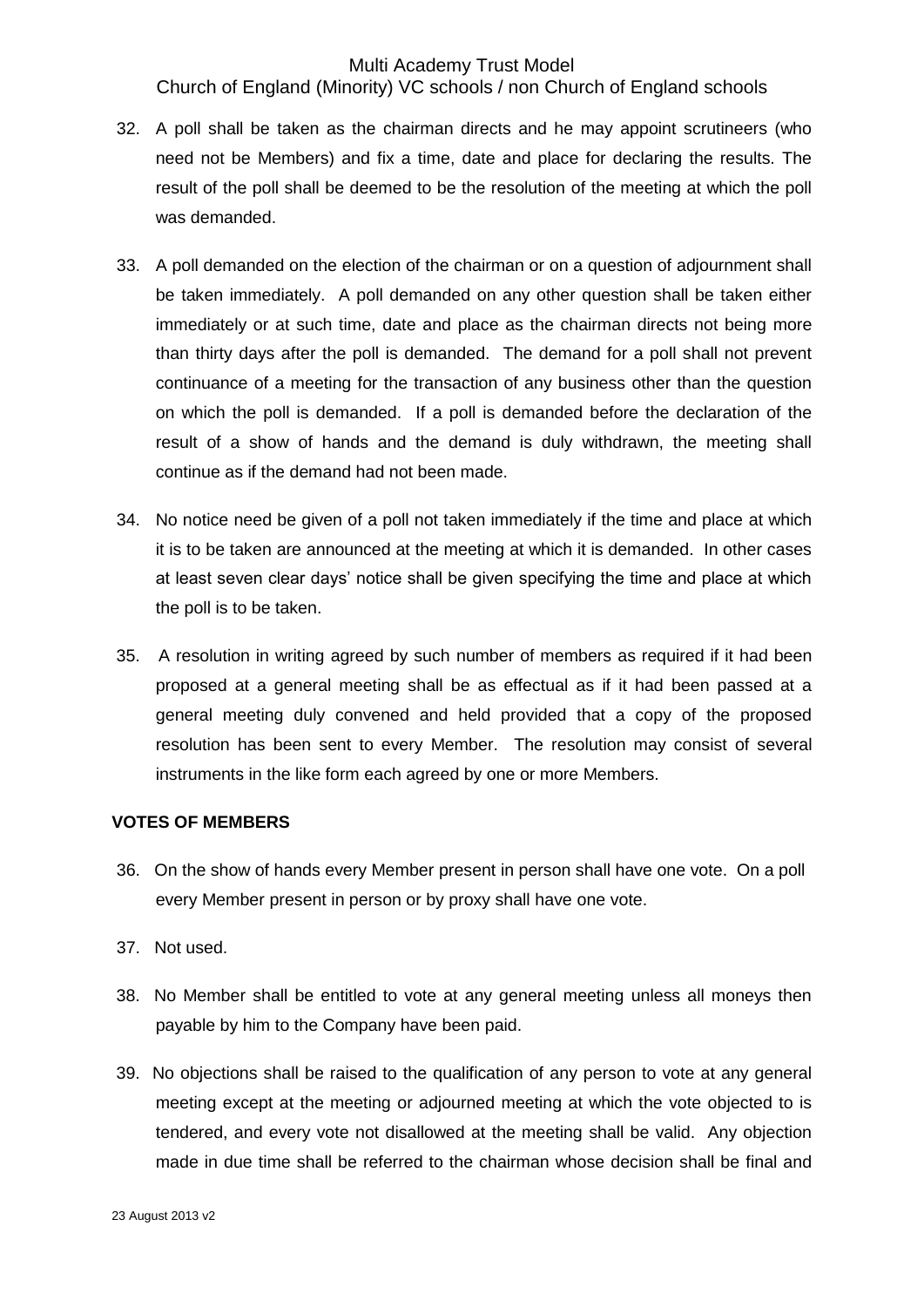Church of England (Minority) VC schools / non Church of England schools

conclusive.

40. An instrument appointing a proxy shall be in writing, signed by or on behalf of the appointer and shall be in the following form (or in a form as near thereto as circumstances allow or in any other form which is usual or which the Directors may approve) -

> "I/We, …….., of ………, being a Member/Members of the above named Company, hereby appoint …… of ……, or in his absence, …….. of ……. as my/our proxy to attend, speak and vote in my/our name[s] and on my/our behalf at the annual general meeting/ general meeting of the Company to be held on …..20[ ], and at any adjournment thereof.

Signed on ….. 20[ ]"

41. Where it is desired to afford Members an opportunity of instructing the proxy how he shall act the instrument appointing a proxy shall be in the following form (or in a form as near thereto as circumstances allow or in any other form which is usual or which the Directors may approve) -

> "I/We, ……., of ……., being a Member/Members of the above-named Company, hereby appoint .... of …...., or in his absence, ..... of …..., as my/our proxy to attend, speak and vote in my/our name[s] and on my/our behalf at the annual general meeting/ general meeting of the Company, to be held on …. 20[ ], and at any adjournment thereof.

This form is to be used in respect of the resolutions mentioned below as follows:

Resolution No. 1 \*for \* against

Resolution No. 2 \*for \* against.

\* Strike out whichever is not desired.

Unless otherwise instructed, the proxy may vote as he thinks fit or abstain from voting,

Signed on …. 20[ ]"

42. The instrument appointing a proxy and any authority under which it is signed or a copy of such authority certified by a notary or in some other way approved by the Members may: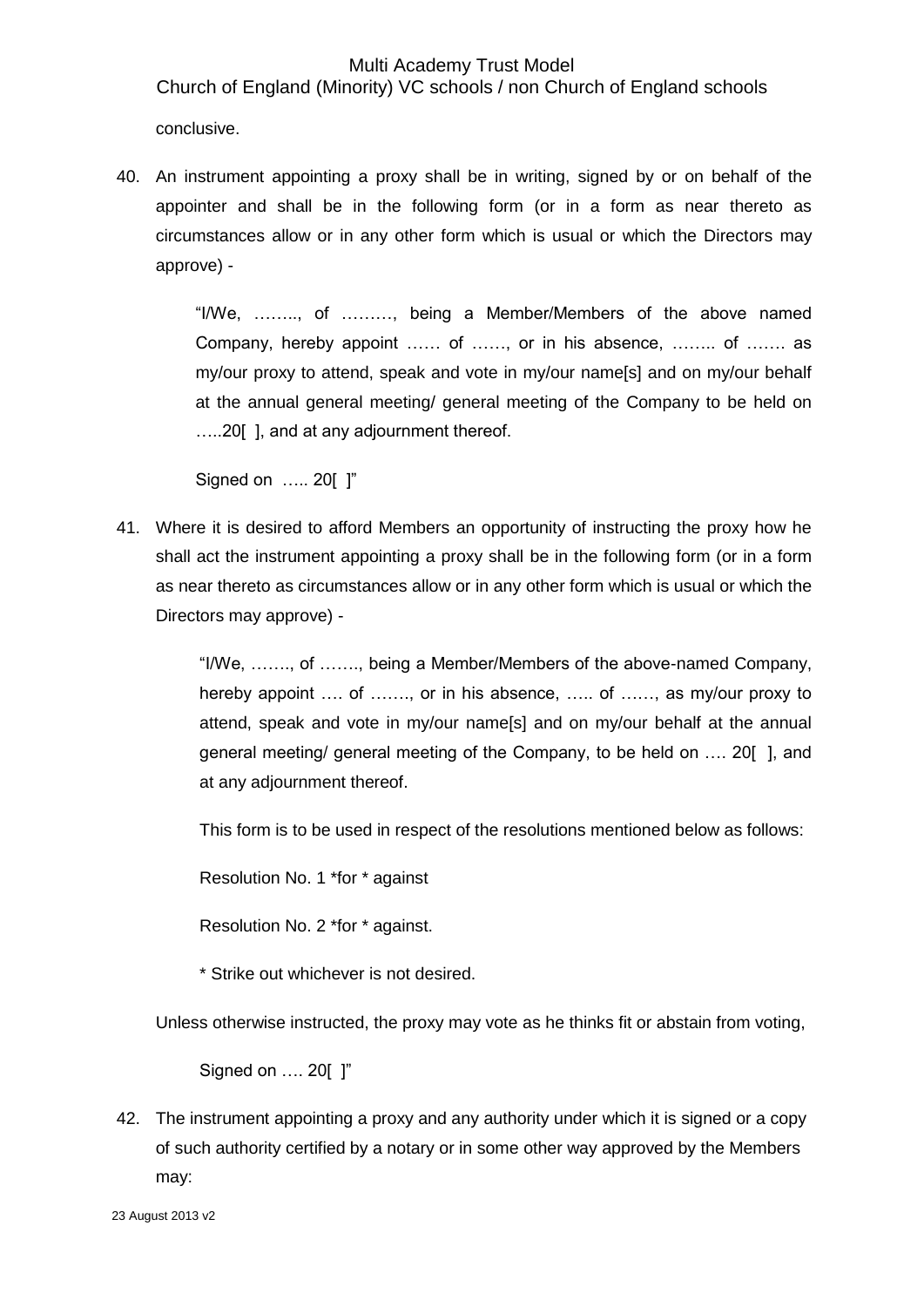Church of England (Minority) VC schools / non Church of England schools

- (a) be deposited at the office or at such other place within the United Kingdom as is specified in the notice convening the meeting or in any instrument of proxy sent out by the Company in relation to the meeting not less than 48 hours before the time for holding the meeting or adjourned meeting at which the person named in the instrument proposes to vote, or
- (b) in the case of a poll taken more than 48 hours after it is demanded, be deposited as aforesaid after the poll has been demanded and not less than 24 hours before the time appointed for the taking of the poll; or
- (c) where the poll is not taken forthwith but is taken not more than 48 hours after it was demanded, be delivered at the meeting at which the poll was demanded to the chairman or to the Clerk or to any Director,

and an instrument of proxy which is not deposited or delivered in a manner so permitted shall be invalid.

- 43. A vote given or poll demanded by proxy or by the duly authorised representative of a corporation shall be valid notwithstanding the previous determination of the authority of the person voting or demanding a poll unless notice of the determination was received by the Company at the office or at such other place at which the instrument of proxy was duly deposited before the commencement of the meeting or adjourned meeting at which the vote given or the poll demanded or (or in the case of a poll taken otherwise than on the same day as the meeting or adjourned meeting) the time appointed for taking the poll.
- 44. Any organisation which is a Member of the Company may by resolution of its board of directors or other governing body authorise such person as it thinks fit to act as its representative at any meeting of the Company, and the person so authorised shall be entitled to exercise the same powers on behalf of the organisation which he represents as that organisation could exercise if it were an individual Member of the Company.

## **DIRECTORS**

- 45. The number of Directors shall be not less than three nor more than 12.
- 46. Subject to Articles 48-49, the Company shall have the following Directors:
	- (a) Up to 11 Directors, appointed under Articles 50 and 50AA combined;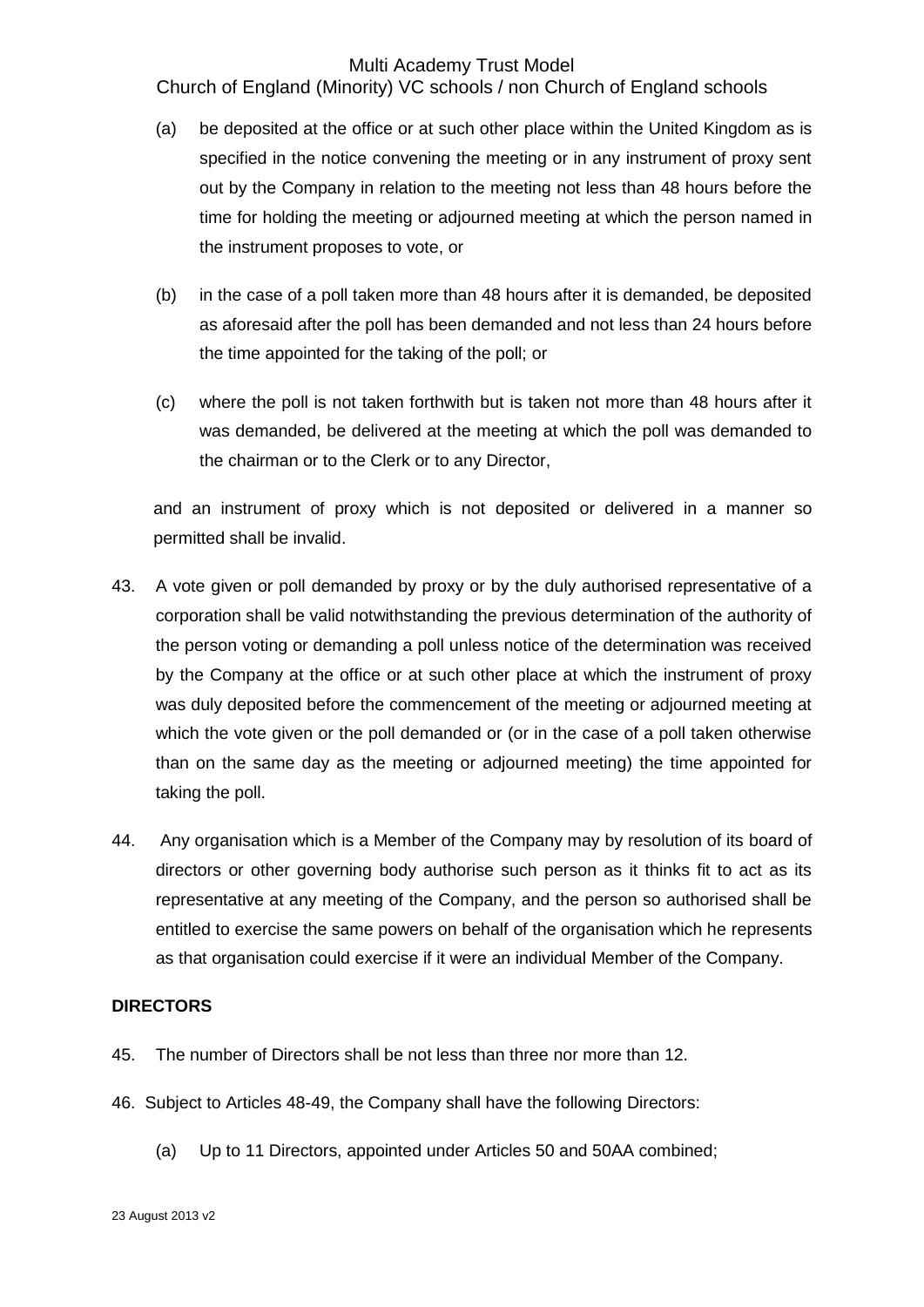Church of England (Minority) VC schools / non Church of England schools

- (b) The Chief Executive Officer;<sup>9</sup> and
- (c) Parent Directors if appointed under Articles 53-56 in the event that no provision is made for parent representatives on Local Governing Bodies under Article 101A.
- 47. The Company may also have any Co-opted Director appointed under Article 58.
- 48. The first Directors shall be those persons named in the statement delivered pursuant to sections 9 and 12 of the Companies Act 2006.
- 49. Future Directors shall be appointed or elected, as the case may be, under these Articles. Where it is not possible for such a Director to be appointed or elected due to the fact that an Academy has not yet been established, then the relevant Article or part thereof shall not apply.

# **APPOINTMENT OF DIRECTORS**

- 50. The Members shall appoint up to 9 Directors.
- 50AA. The Diocesan Board of Education shall appoint no fewer than *3* Directors provided that the total number of Directors appointed under this Article would not thereby exceed 25% of the total number of Directors.
- 51. Not used.
- 52. Not used.

# **PARENT DIRECTORS**

- 53. In circumstances where the Directors have not appointed Local Governing Bodies in respect of the Academies as envisaged in Article 101A there shall be a minimum of 2 and a maximum of 3 Parent Directors<sup>10</sup> as the Members shall decide who shall be appointed or elected in accordance with Articles 54 - 56.
- 54. Parent Directors and parent members of the Local Governing Bodies or Advisory Bodies shall be elected or appointed by the parents of registered pupils at one or more of the Academies and each must be a parent at the time when he is elected or appointed.

 9 If a Chief Executive Officer is appointed, then he will be a Director except where he elects not to be. <sup>10</sup> If desired, replace with 2 or 3 as appropriate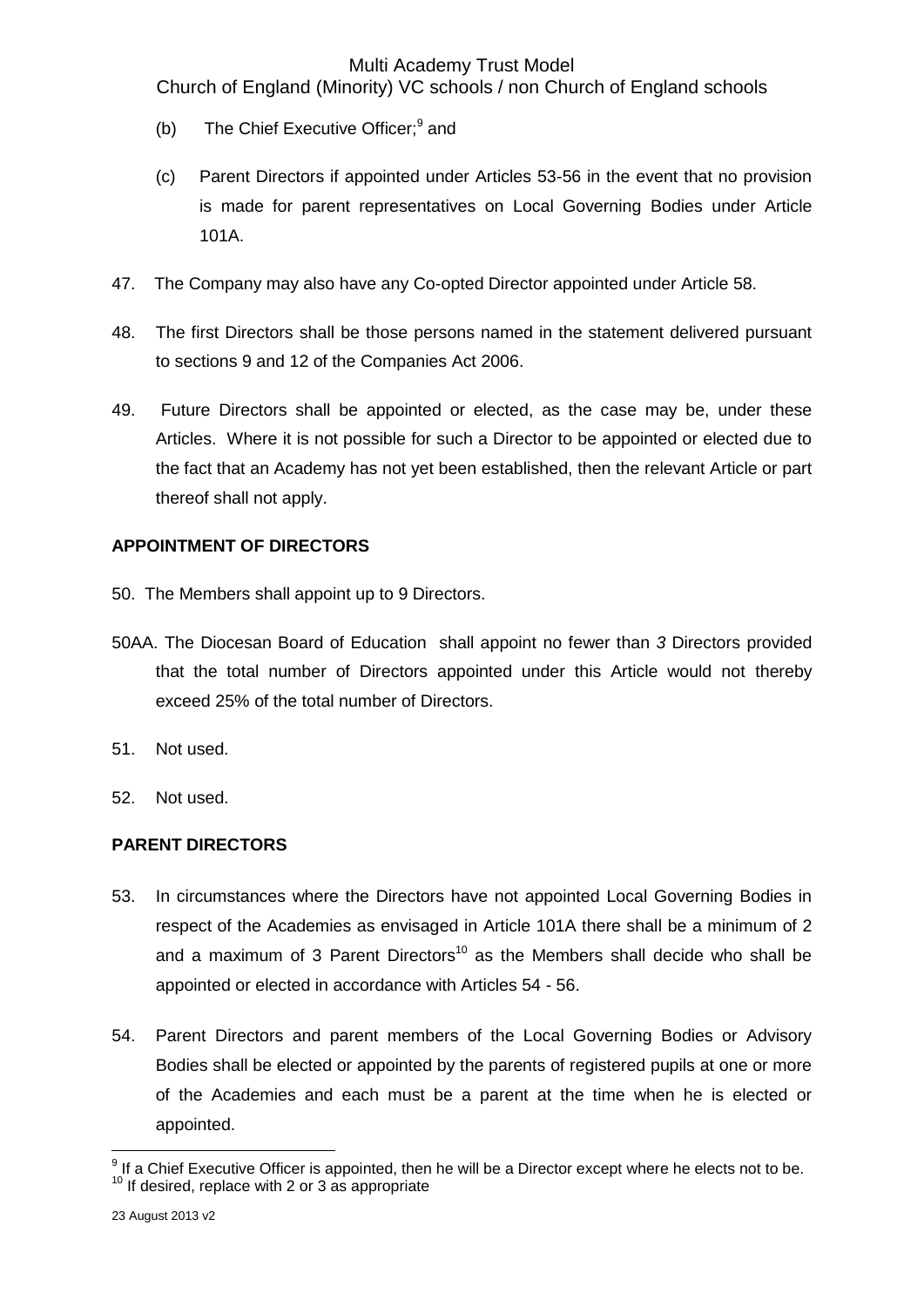Church of England (Minority) VC schools / non Church of England schools

- 54A. Notwithstanding Article 53, if no parents put themselves forward for election the number of Parent Directors and parent members of the Local Governing Bodies or Advisory Bodies required shall be made up by Parent Directors and parent members appointed by the Directors.
- 55. The Directors shall make all necessary arrangements for, and determine all other matters relating to, an election of the Parent Directors or parent members of Local Governing Bodies or Advisory Bodies, including any question of whether a person is a parent of a registered pupil at one of the Academies. Any election of the Parent Directors or parent members of the Local Governing Bodies or Advisory Bodies which is contested shall be held by secret ballot.
- 56. In appointing a Parent Director or parent member of a Local Governing Body or Advisory Body the Directors shall appoint a person who is the parent of a registered pupil at an Academy; or where it is not reasonably practical to do so, a person who is the parent of a child of compulsory school age.

# **CHIEF EXECUTIVE OFFICER**

57. Subject to Article 65, the Chief Executive Officer shall be a Director for as long as he remains in office as such.

# **CO-OPTED DIRECTORS**

- 58. The Directors appointed under Article 50 and 50AA acting jointly and with the consent of the Diocesan Board of Education may appoint up to 2 Co-opted Directors for such term (not exceeding four years) and otherwise upon such conditions as they shall think fit. A 'Co-opted Director' means a person who is appointed to be a Director by being Co-opted by Directors who have not themselves been so appointed. The Directors may not co-opt an employee of the Company as a Co-opted Director if thereby the number of Directors who are employees of the Company would exceed one third of the total number of Directors including the Chief Executive Officer.
- 59 63. Not used.

# **TERM OF OFFICE**

64. The term of office for any Director (other than Co-opted Directors under Article 58) shall be four years, save that this time limit shall not apply to the Chief Executive Officer. Subject to remaining eligible to be a particular type of Director, any Director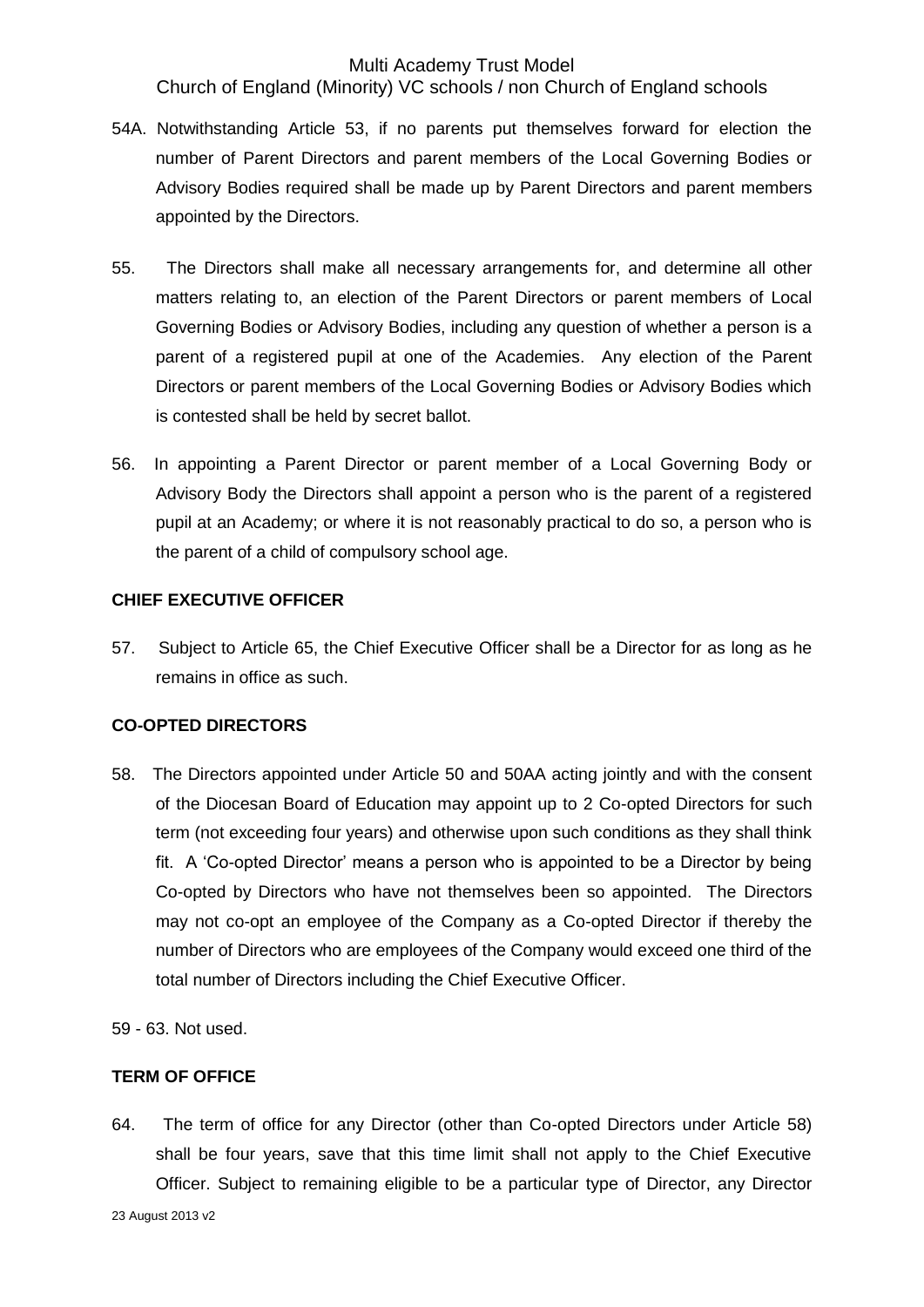Church of England (Minority) VC schools / non Church of England schools

may be re-appointed or re-elected.

# **RESIGNATION AND REMOVAL**

- 65. A Director shall cease to hold office if he resigns his office by notice to the Company (but only if at least three Directors will remain in office when the notice of resignation is to take effect).
- 66. A Director shall cease to hold office if he is removed by the person or persons who appointed him. This Article does not apply in respect of a Parent Director.
- 66A. Co-opted Directors appointed in accordance with Article 58 may be removed by resolution of the Directors provided that no Co-opted Director may vote on the removal of another Co-opted Director.
- 67. Where a Director resigns his office or is removed from office, the Director or, where he is removed from office, those removing him, shall give written notice thereof to the Clerk.

# **DISQUALIFICATION OF DIRECTORS**

- 68. No person shall be qualified to be a Director unless he is aged 18 or over at the date of his election or appointment. No current pupil or current student of any of the Academies shall be a Director.
- 69. A Director shall cease to hold office if he becomes incapable by reason of illness or injury of managing or administering his own affairs.
- 70. A Director shall cease to hold office if he is absent without the permission of the Directors from all their meetings held within a period of six months and the Directors resolve that his office be vacated.
- 71. A person shall be disqualified from holding or continuing to hold office as a Director if:
	- (a) his estate has been sequestrated and the sequestration has not been discharged, annulled or reduced; or
	- (b) he is the subject of a bankruptcy restrictions order or an interim order.
- 72. A person shall be disqualified from holding or continuing to hold office as a Director at any time when he is subject to a disqualification order or a disqualification undertaking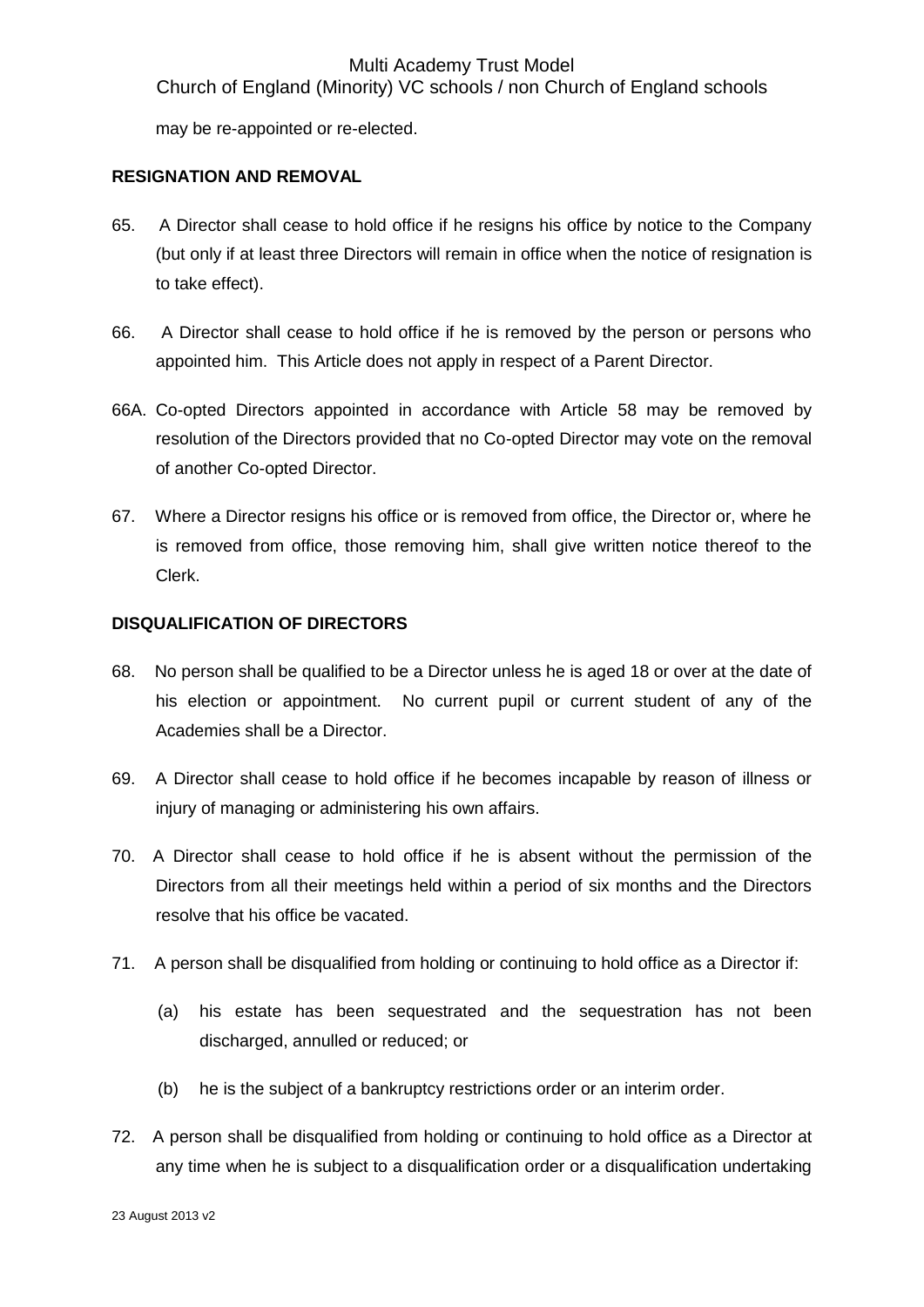Church of England (Minority) VC schools / non Church of England schools

under the Company Directors Disqualification Act 1986 or to an order made under section 429(2)(b) of the Insolvency Act 1986 (failure to pay under county court administration order).

- 73. A Director shall cease to hold office if he ceases to be a Director by virtue of any provision in the Companies Act 2006 or is disqualified from acting as a trustee by virtue of section 178 of the Charities Act 2011 (or any statutory re-enactment or modification of that provision).
- 74. A person shall be disqualified from holding or continuing to hold office as a Director if he has been removed from the office of charity trustee or trustee for a charity by an order made by the Charity Commission or the High Court on the grounds of any misconduct or mismanagement in the administration of the charity for which he was responsible or to which he was privy, or which he by his conduct contributed to or facilitated.
- 75. Not used.
- 76 Not used.
- 77. A person shall be disqualified from holding or continuing to hold office as a Director where he has, at any time, been convicted of any criminal offence, excluding any that have been spent under the Rehabilitation of Offenders Act 1974 as amended, and excluding any offence for which the maximum sentence is a fine or a lesser sentence except where a person has been convicted of any offence which falls under section 178 of the Charities Act 2011.
- 78. After the first Academy has opened, a person shall be disqualified from holding or continuing to hold office as a Director if he has not provided to the chairman of the Directors a criminal records certificate at an enhanced disclosure level under section 113B of the Police Act 1997. In the event that the certificate discloses any information which would in the opinion of either the chairman or the Chief Executive Officer confirm their unsuitability to work with children that person shall be disqualified. If a dispute arises as to whether a person shall be disqualified, a referral shall be made to the Secretary of State to determine the matter. The determination of the Secretary of State shall be final.
- 79. Where, by virtue of these Articles a person becomes disqualified from holding, or continuing to hold office as a Director; and he is, or is proposed, to become such a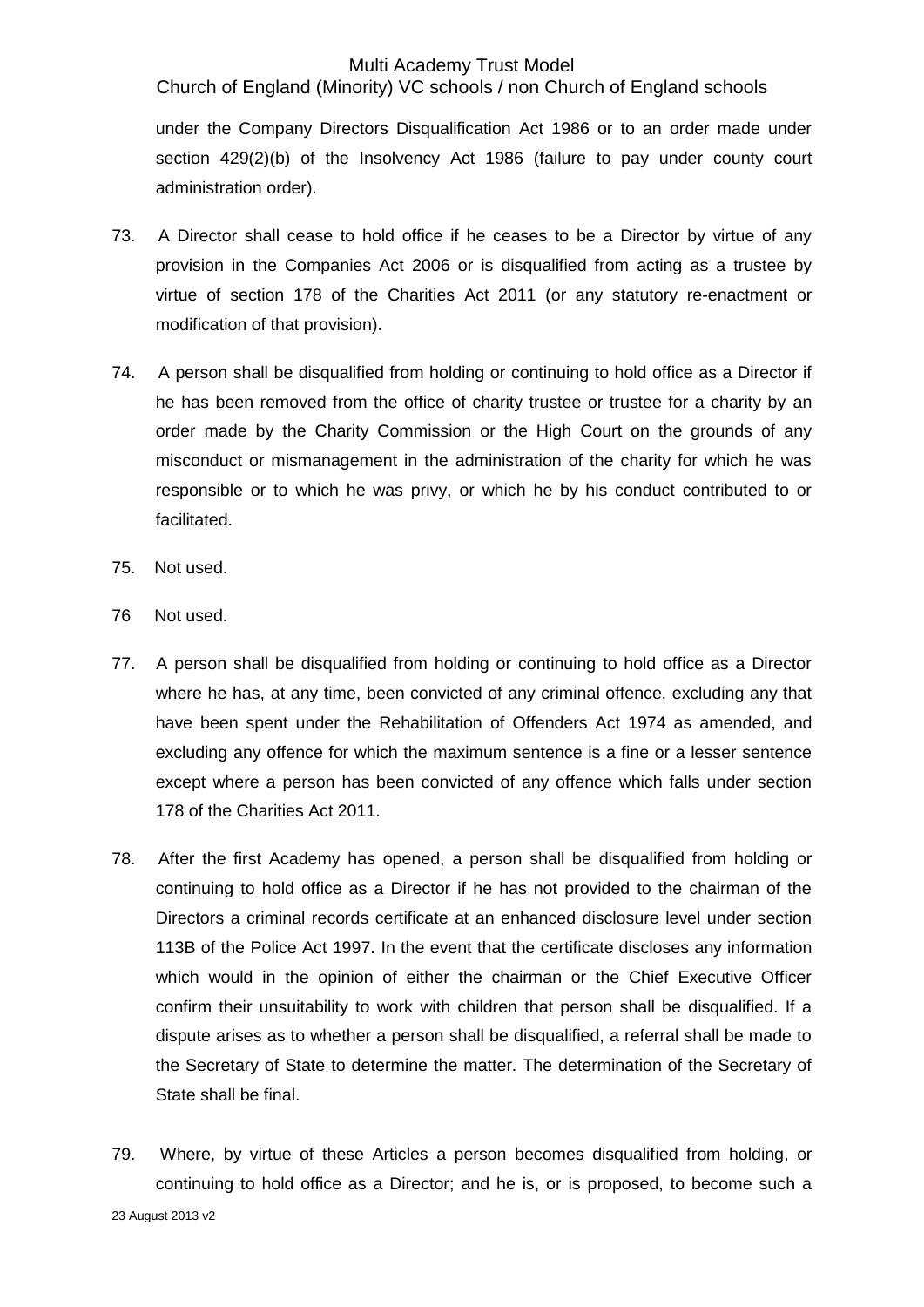Church of England (Minority) VC schools / non Church of England schools

Director, he shall upon becoming so disqualified give written notice of that fact to the Clerk.

80. Articles 68 to 74, Articles 77 to 79 and Articles 97 to 98 also apply to any member of any committee of the Directors, including a Local Governing Body, who is not a Director.

# **CLERK TO THE DIRECTORS**

81. The Clerk shall be appointed by the Directors for such term, at such remuneration and upon such conditions as they may think fit; and any Clerk so appointed may be removed by them. The Clerk shall not be a Director, or a Principal. Notwithstanding this Article, the Directors may, where the Clerk fails to attend a meeting of theirs, appoint any one of their number or any other person to act as Clerk for the purposes of that meeting.

# **CHAIRMAN AND VICE-CHAIRMAN OF THE DIRECTORS**

- 82. The Directors shall for each school year elect a chairman and a vice-chairman from among their number. A Director who is employed by the Company shall not be eligible for election as chairman or vice-chairman.
- 83. Subject to Article 84, the chairman or vice-chairman shall hold office as such until his successor has been elected in accordance with Article 85.
- 84. The chairman or vice-chairman may at any time resign his office by giving notice in writing to the Clerk. The chairman or vice-chairman shall cease to hold office if:
	- (a) he ceases to be a Director;
	- (b) he is employed by the Company;
	- (c) he is removed from office in accordance with these Articles; or
	- (d) in the case of the vice-chairman, he is elected in accordance with these Articles to fill a vacancy in the office of chairman.
- 85. Where by reason of any of the matters referred to in Article 84, a vacancy arises in the office of chairman or vice-chairman, the Directors shall at their next meeting elect one of their number to fill that vacancy.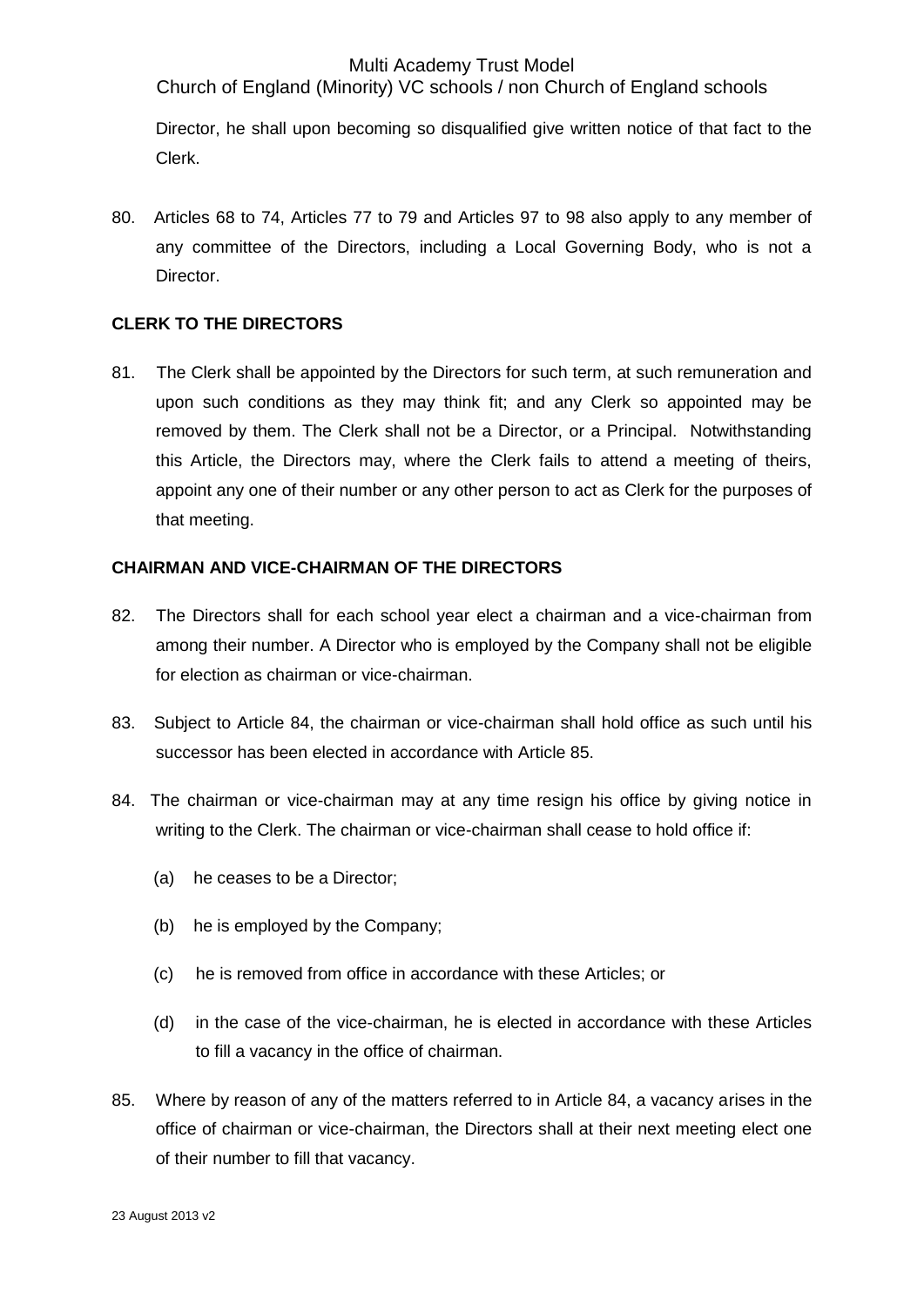Church of England (Minority) VC schools / non Church of England schools

- 86. Where the chairman is absent from any meeting or there is at the time a vacancy in the office of the chairman, the vice-chairman shall act as the chair for the purposes of the meeting.
- 87. Where in the circumstances referred to in Article 86 the vice-chairman is also absent from the meeting or there is at the time a vacancy in the office of vice-chairman, the Directors shall elect one of their number to act as a chairman for the purposes of that meeting, provided that the Director elected shall not be a person who is employed by the Company.
- 88. The Clerk shall act as chairman during that part of any meeting at which the chairman is elected.
- 89. Any election of the chairman or vice-chairman which is contested shall be held by secret ballot.
- 90. The Directors may remove the chairman or vice-chairman from office in accordance with these Articles.
- 91. A resolution to remove the chairman or vice-chairman from office which is passed at a meeting of the Directors shall not have effect unless-
	- (i) it is confirmed by a resolution passed at a second meeting of the Directors held not less than fourteen days after the first meeting; and
	- (ii) the matter of the chairman's or vice-chairman's removal from office is specified as an item of business on the agenda for each of those meetings.
- 92. Before the Directors resolve at the relevant meeting on whether to confirm the resolution to remove the chairman or vice-chairman from office, the Director or Directors proposing his removal shall at that meeting state their reasons for doing so and the chairman or vice-chairman shall be given an opportunity to make a statement in response.

# **POWERS OF DIRECTORS**

93. Subject to provisions of the Companies Act 2006, the Articles and to any directions given by special resolution, the business of the Company shall be managed by the Directors who may exercise all the powers of the Company. No alteration of the Articles and no such direction shall invalidate any prior act of the Directors which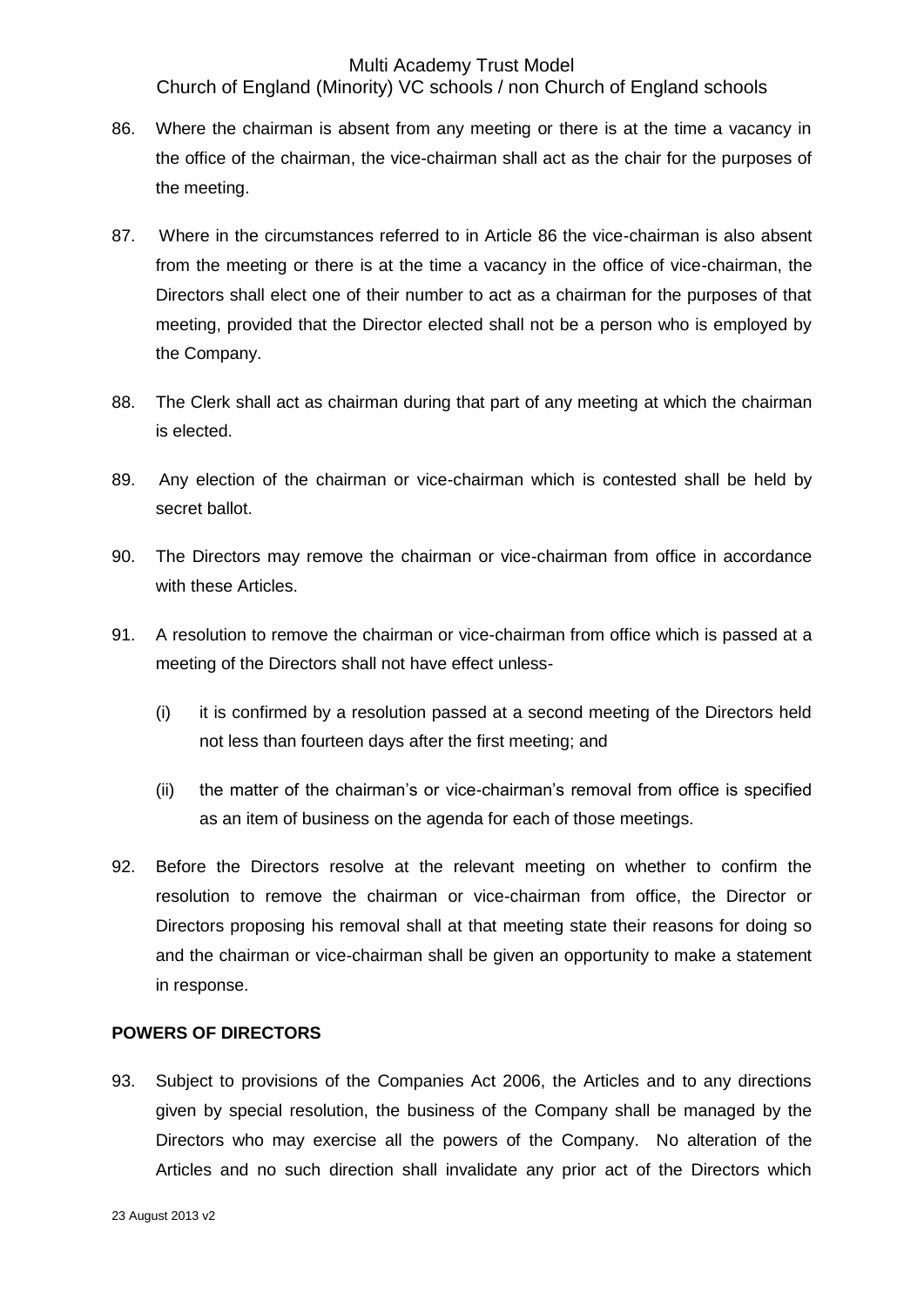Church of England (Minority) VC schools / non Church of England schools

would have been valid if that alteration had not been made or that direction had not been given. The powers given by this Article shall not be limited by any special power given to the Directors by the Articles and a meeting of Directors at which a quorum is present may exercise all the powers exercisable by the Directors.

- 94. In addition to all powers hereby expressly conferred upon them and without detracting from the generality of their powers under the Articles the Directors shall have the following powers, namely:
	- (a) to expend the funds of the Company in such manner as they shall consider most beneficial for the achievement of the Object and to invest in the name of the Company such part of the funds as they may see fit and to direct the sale or transposition of any such investments and to expend the proceeds of any such sale in furtherance of the Object;
	- (b) to enter into contracts on behalf of the Company.
- 95. In the exercise of their powers and functions, the Directors may consider any advice given by the Chief Executive Officer and any other executive officer.
- 96. Any bank account in which any money of the Company is deposited shall be operated by the Directors in the name of the Company. All cheques and orders for the payment of money from such an account shall be signed by at least two signatories authorised by the Directors.

## **CONFLICTS OF INTEREST**

- 97. Any Director who has or can have any direct or indirect duty or personal interest (including but not limited to any Personal Financial Interest) which conflicts or may conflict with his duties as a Director shall disclose that fact to the Directors as soon as he becomes aware of it. A Director must absent himself from any discussions of the Directors in which it is possible that a conflict will arise between his duty to act solely in the interests of the Company and any duty or personal interest (including but not limited to any Personal Financial Interest).
- 98. For the purpose of Article 97, a Director has a Personal Financial Interest in the employment or remuneration of, or the provision of any other benefit to, that Director as permitted by and as defined by Articles 6.5 - 6.9.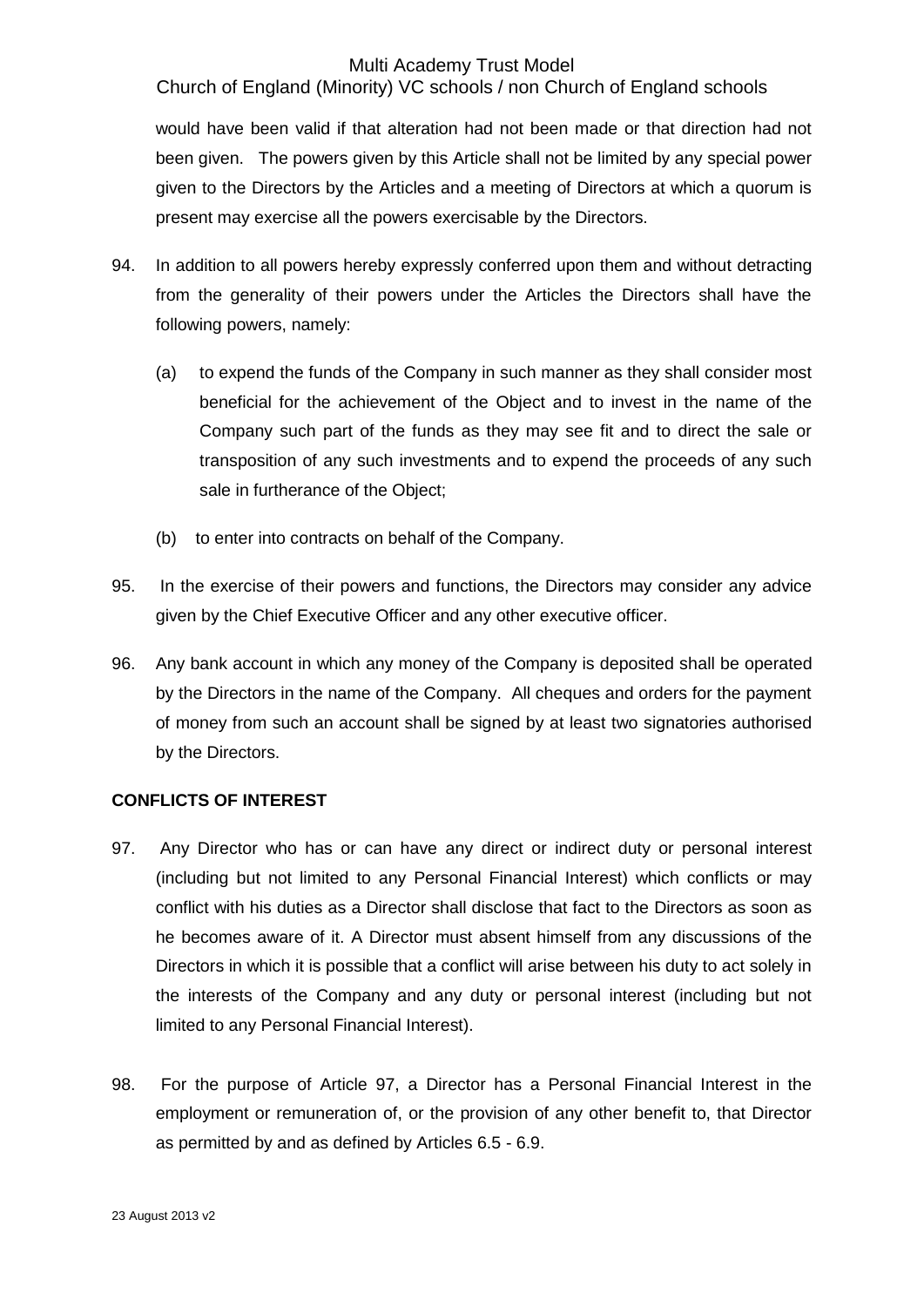#### **THE MINUTES**

- 99. The minutes of the proceedings of a meeting of the Directors shall be drawn up and entered into a book kept for the purpose by the person acting as Clerk for the purposes of the meeting; and shall be signed (subject to the approval of the Directors) at the same or next subsequent meeting by the person acting as chairman thereof. The minutes shall include a record of:
	- (a) all appointments of officers made by the Directors; and
	- (b) all proceedings at meetings of the Company and of the Directors and of committees of Directors including the names of the Directors present at each such meeting.

#### **COMMITTEES**

100. Subject to these Articles, the Directors:

- (a) may appoint separate committees to be known as Local Governing Bodies for each Academy; and
- (b) may establish any other committee.
- 101. Subject to these Articles, the constitution, membership and proceedings of any committee shall be determined by the Directors. The establishment, terms of reference, constitution and membership of any committee of the Directors shall be reviewed at least once in every twelve months. The membership of any committee of the Directors may include persons who are not Directors, provided that (with the exception of the Local Governing Bodies) a majority of members of any such committee shall be Directors. Except in the case of a Local Governing Body, no vote on any matter shall be taken at a meeting of a committee of the Directors unless the majority of members of the committee present are Directors.
- 101A. The Directors shall ensure that any Local Governing Body shall include at least 2 elected representatives of the parents of pupils attending the relevant Academy.
- 101B. The Directors shall ensure that any Local Governing Body constituted in respect of any Academy falling under Article 4(ii) shall have 25% of its members appointed by the Diocesan Board of Education and that all its members shall sign an undertaking to the Diocesan Board of Education to uphold the designated religious character of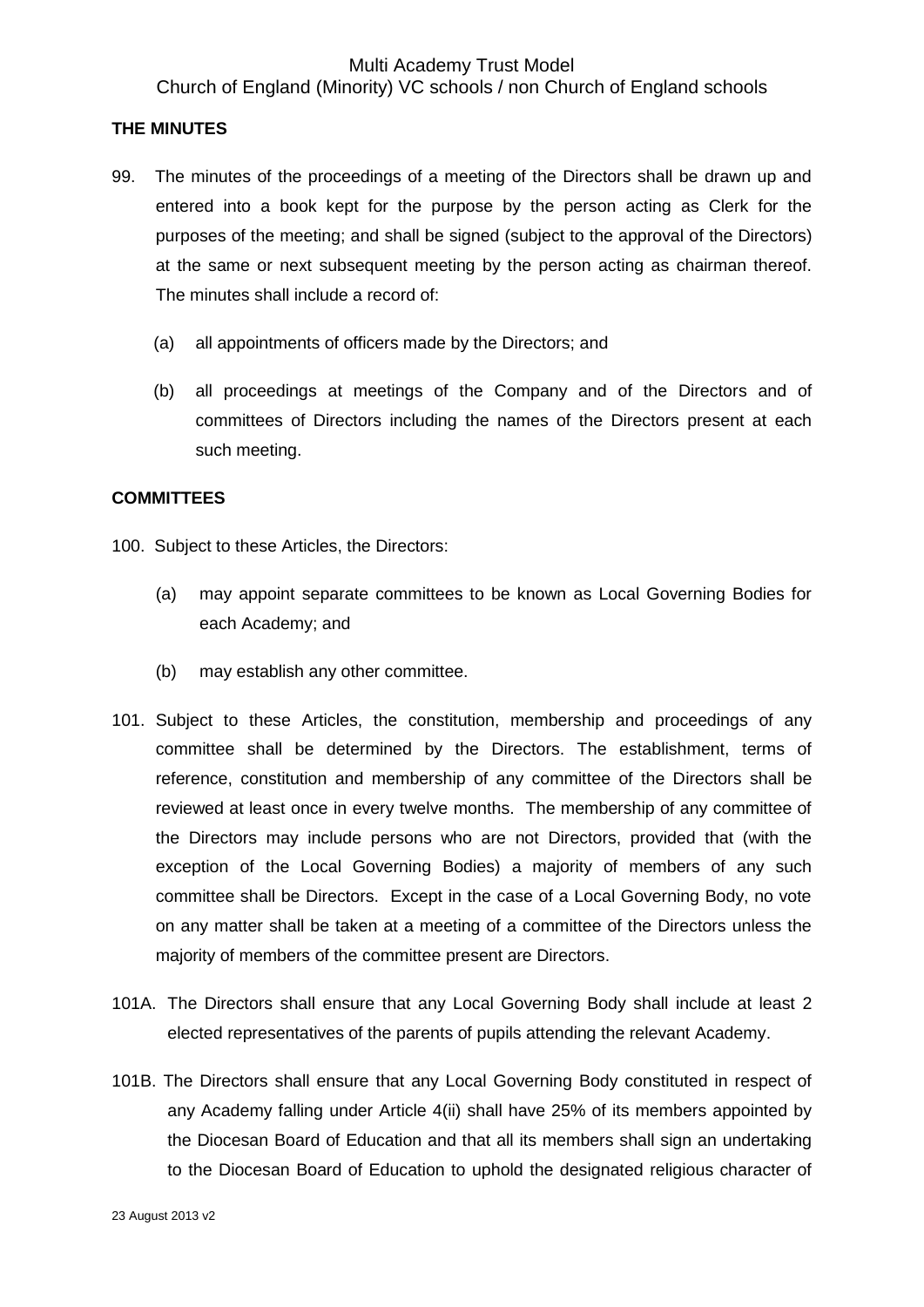Church of England (Minority) VC schools / non Church of England schools

the said Academy.

- 102. The power of delegation exercised under Article 105 in relation to the establishment of a Local Governing Body for an Academy shall be by way of Scheme of Delegation.
- 103. Not used.
- 104. The functions and proceedings of the Local Governing Bodies shall be subject to regulations made by the Directors from time to time.

# **DELEGATION**

- 105. Subject to these Articles, the Directors may delegate to any Director, committee (including any Local Governing Body), the Chief Executive Officer or any other holder of an executive office, such of their powers or functions as they consider desirable to be exercised by them. Any such delegation shall be made subject to any conditions the Directors may impose, and may be revoked or altered.
- 106. Where any power or function of the Directors has been exercised by any committee (including any Local Governing Body), under a Scheme of Delegation or otherwise, to any Director , the Chief Executive Officer or to any other holder of an executive office, that person or committee shall report to the Directors in respect of any action taken or decision made with respect to the exercise of that power or function at the meeting of the Directors immediately following the taking of the action or the making of the decision.

# **CHIEF EXECUTIVE OFFICER, PRINCIPALS AND STAFF**

- 107. The Directors shall appoint the Chief Executive Officer. In relation to such appointment, the Directors shall consult the Diocesan Director of Education and shall have regard to the Object and may appoint a Chief Executive Officer having regard to that person's ability and fitness to uphold the Object.
- 107A.The Directors shall appoint the Principal of each Academy. In respect of the appointment of the Principal at each of those Academies falling under Article 4(ii), the Directors shall do so only with the agreement of the Diocesan Director of Education and shall make use of any relevant powers under section 124AA of the School Standards and Framework Act 1998 or under the Relevant Funding Agreement in respect of those Academies.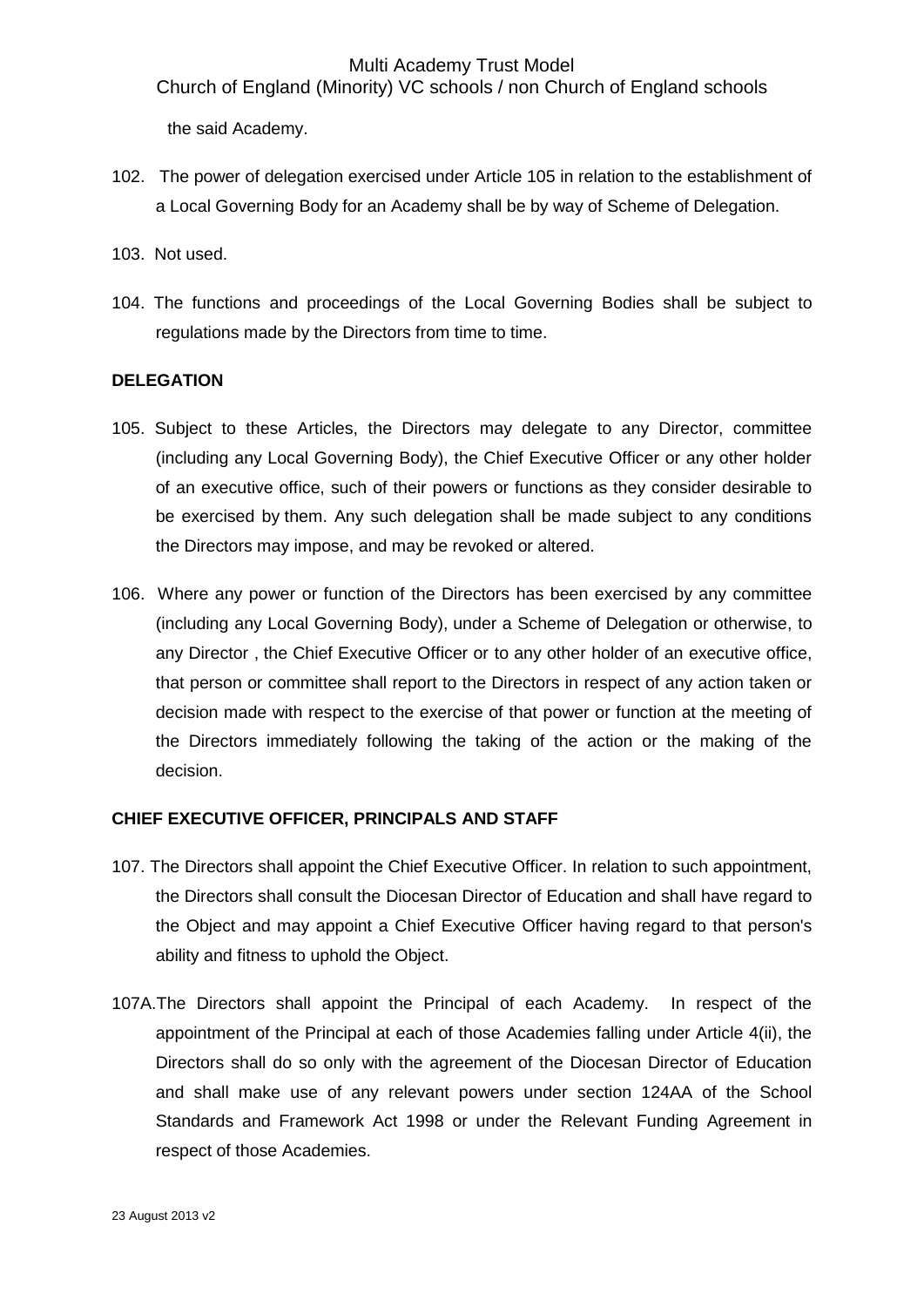# Church of England (Minority) VC schools / non Church of England schools

- 107B. In respect of each of those Academies falling under Article 4(ii) the Directors shall determine at the time of the appointment of each Principal whether that Principal is to be a Reserved Teacher.
- 107C . The Directors may delegate such powers and functions as they consider are required by the Chief Executive Officer and Principals for the internal organisation, management and control of the Academies (including the implementation of all policies approved by the Directors and for the direction of the teaching and curriculum at the Academies).
- 107D. In appointing staff other than the Principal to those Academies falling under Article 4(ii) the Directors will have regard where relevant to the powers provided to them under the Relevant Funding Agreement in respect of each Academy (being powers equivalent to the powers of governing bodies of Voluntary Controlled schools as set out in sections 58 to 60 of the Schools Standard and Framework Act):
	- (a) so as to ensure that at least two Reserved Teachers (although the Principal may be one of the two) are appointed in each of those Academies falling under Article 4(ii); and
	- (b) having regard to their entitlement under the Relevant Funding Agreement to appoint up to one fifth of teaching staff as Reserved Teachers in each of those Academies falling under Article 4(ii).

## **MEETINGS OF THE DIRECTORS**

- 108. Subject to these Articles, the Directors may regulate their proceedings as they think fit.
- 109. The Directors shall hold at least three meetings in every school year. Meetings of the Directors shall be convened by the Clerk. In exercising his functions under this Article the Clerk shall comply with any direction:
	- (a) given by the Directors; or
	- (b) given by the chairman of the Directors or, in his absence or where there is a vacancy in the office of chairman, the vice-chairman of the Directors, so far as such direction is not inconsistent with any direction given as mentioned in (a).
- 110. Any three Directors may, by notice in writing given to the Clerk, requisition a meeting of the Directors; and it shall be the duty of the Clerk to convene such a meeting as soon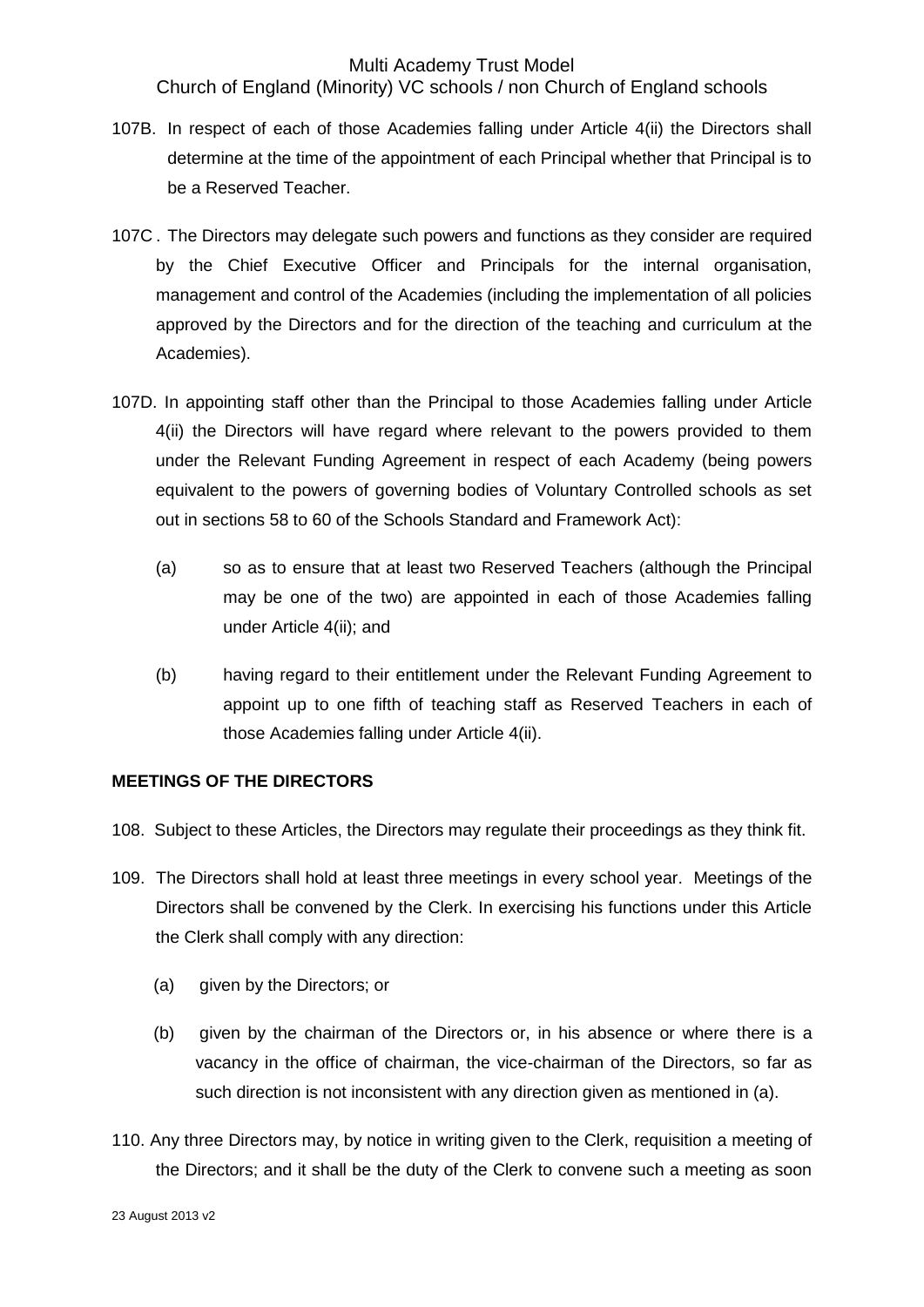Church of England (Minority) VC schools / non Church of England schools

as is reasonably practicable.

- 111. Each Director shall be given at least seven clear days before the date of a meeting:
	- (i) notice in writing thereof, signed by the Clerk, and sent to each Director at the address provided by each Director from time to time; and
	- (ii) a copy of the agenda for the meeting,

provided that where the chairman or, in his absence or where there is a vacancy in the office of chairman, the vice-chairman, so determines on the ground that there are matters demanding urgent consideration, it shall be sufficient if the written notice of a meeting, and the copy of the agenda thereof are given within such shorter period as he directs.

- 112. The convening of a meeting and the proceedings conducted thereat shall not be invalidated by reason of any individual not having received written notice of the meeting or a copy of the agenda thereof.
- 113. A resolution to rescind or vary a resolution carried at a previous meeting of the Directors shall not be proposed at a meeting of the Directors unless the consideration of the rescission or variation of the previous resolution is a specific item of business on the agenda for that meeting.
- 114. A meeting of the Directors shall be terminated forthwith if:
	- (a) the Directors so resolve; or
	- (b) the number of Directors present ceases to constitute a quorum for a meeting of the Directors in accordance with Article 117, subject to Article 119.
- 115. Where in accordance with Article 114 a meeting is not held or is terminated before all the matters specified as items of business on the agenda for the meeting have been disposed of, a further meeting shall be convened by the Clerk as soon as is reasonably practicable, but in any event within seven days of the date on which the meeting was originally to be held or was so terminated.
- 116. Where the Directors resolve in accordance with Article 114 to adjourn a meeting before all the items of business on the agenda have been disposed of, the Directors shall before doing so determine the time and date at which a further meeting is to be held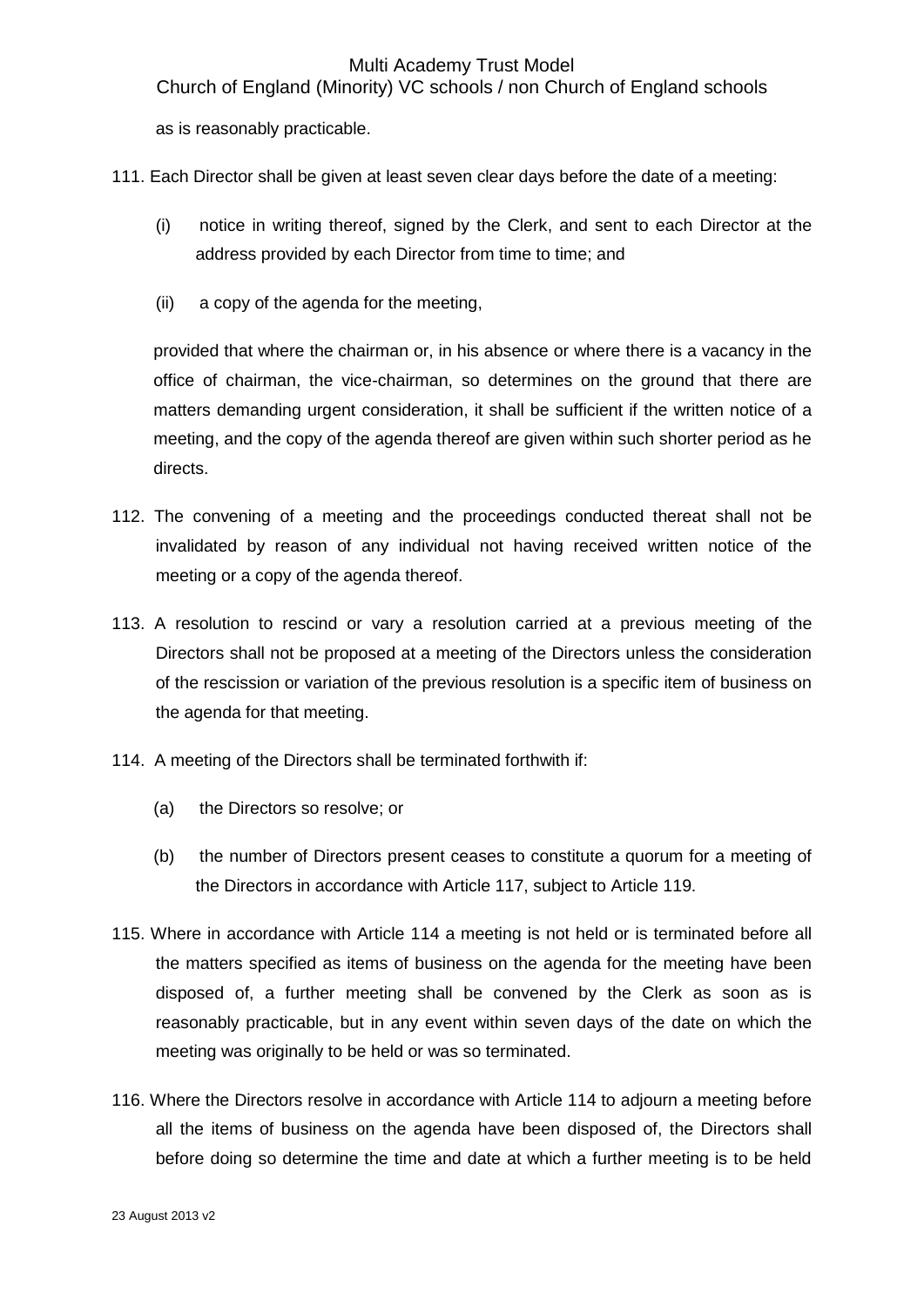Church of England (Minority) VC schools / non Church of England schools

for the purposes of completing the consideration of those items, and they shall direct the Clerk to convene a meeting accordingly.

- 117. Subject to Article 119 the quorum for a meeting of the Directors, and any vote on any matter thereat, shall be any three Directors, or, where greater, any one third (rounded up to a whole number) of the total number of Directors holding office at the date of the meeting.
- 118. The Directors may act notwithstanding any vacancies in their number, but, if the numbers of Directors is less than the number fixed as the quorum, the continuing Directors may act only for the purpose of filling vacancies or of calling a general meeting.
- 119. The quorum for the purposes of:
	- (i) appointing a Parent Director under Article 56;
	- (ii) any vote on the removal of a Director in accordance with Article 66; and
	- (iii) any vote on the removal of the chairman of the Directors in accordance with Article 90,

shall be any two-thirds (rounded up to a whole number) of the persons who are at the time Directors entitled to vote on those respective matters.

- 120. Subject to these Articles, every question to be decided at a meeting of the Directors shall be determined by a majority of the votes of the Directors present and voting on the question. Every Director shall have one vote.
- 121. Subject to Articles 117 119, where there is an equal division of votes, the chairman of the meeting shall have a casting vote in addition to any other vote he may have.
- 122. The proceedings of the Directors shall not be invalidated by
	- (a) any vacancy among their number; or
	- (b) any defect in the election, appointment or nomination of any Director.
- 123. A resolution in writing, signed by all the Directors entitled to receive notice of a meeting of Directors or of a committee of Directors, shall be valid and effective as if it had been passed at a meeting of Directors or (as the case may be) a committee of Directors duly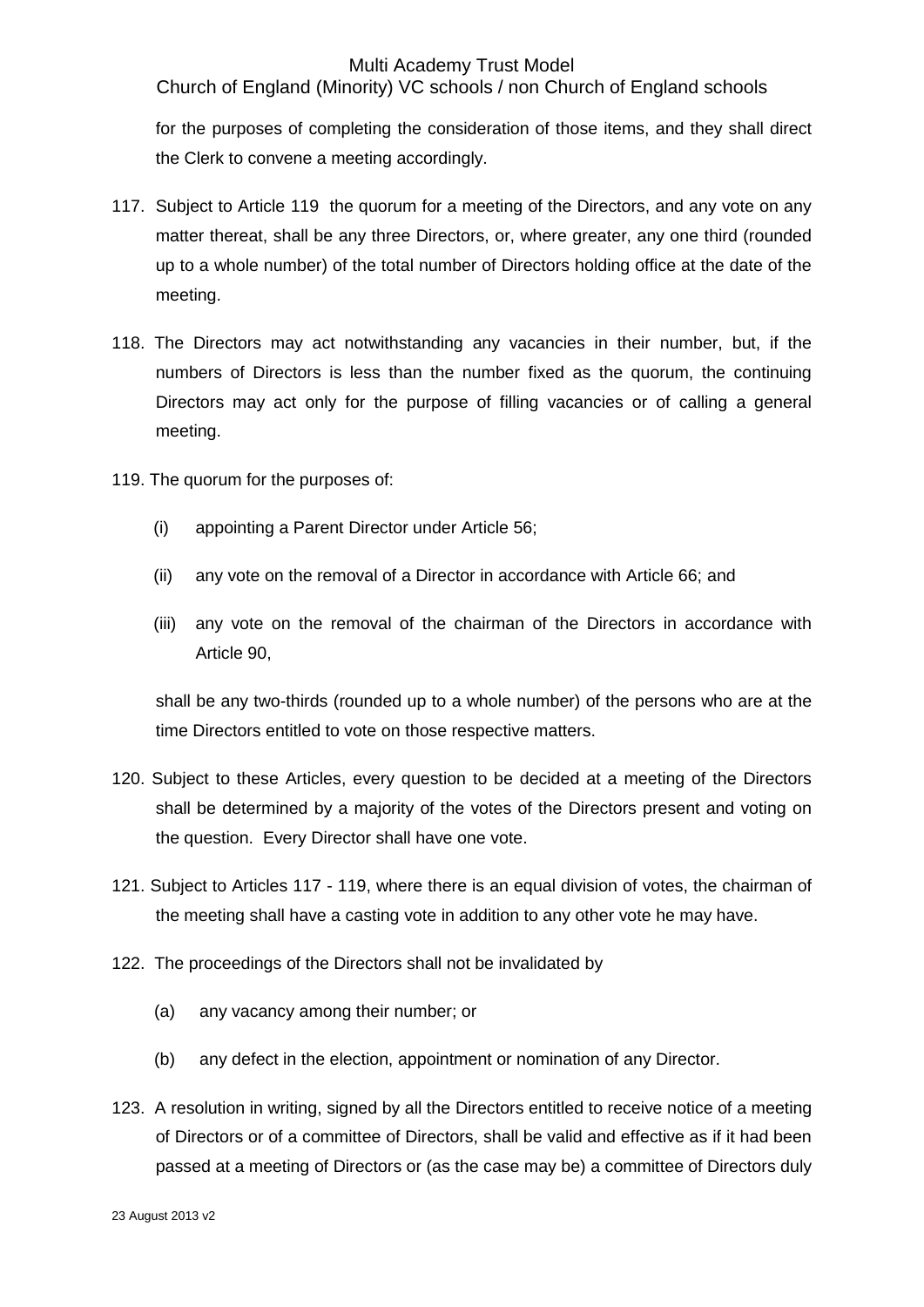Church of England (Minority) VC schools / non Church of England schools

convened and held. Such a resolution may consist of several documents in the same form, each signed by one or more of the Directors.

- 124. Subject to Article 125, the Directors shall ensure that a copy of:
	- (a) the agenda for every meeting of the Directors;
	- (b) the draft minutes of every such meeting, if they have been approved by the person acting as chairman of that meeting;
	- (c) the signed minutes of every such meeting; and
	- (d) any report, document or other paper considered at any such meeting,

are, as soon as is reasonably practicable, made available at every Academy to persons wishing to inspect them.

- 125. There may be excluded from any item required to be made available in pursuance of Article 124, any material relating to:
	- (a) a named teacher or other person employed, or proposed to be employed, at any Academy;
	- (b) a named pupil at, or candidate for admission to, any Academy; and
	- (c) any matter which, by reason of its nature, the Directors are satisfied should remain confidential.
- 126. Any Director shall be able to participate in meetings of the Directors by telephone or video conference provided that:
	- (a) he has given notice of his intention to do so detailing the telephone number on which he can be reached and/or appropriate details of the video conference suite from which he shall be taking part at the time of the meeting at least 48 hours before the meeting; and,
	- (b) the Directors have access to the appropriate equipment if after all reasonable efforts it does not prove possible for the person to participate by telephone or video conference the meeting may still proceed with its business provided it is otherwise quorate.

## **PATRONS AND HONORARY OFFICERS**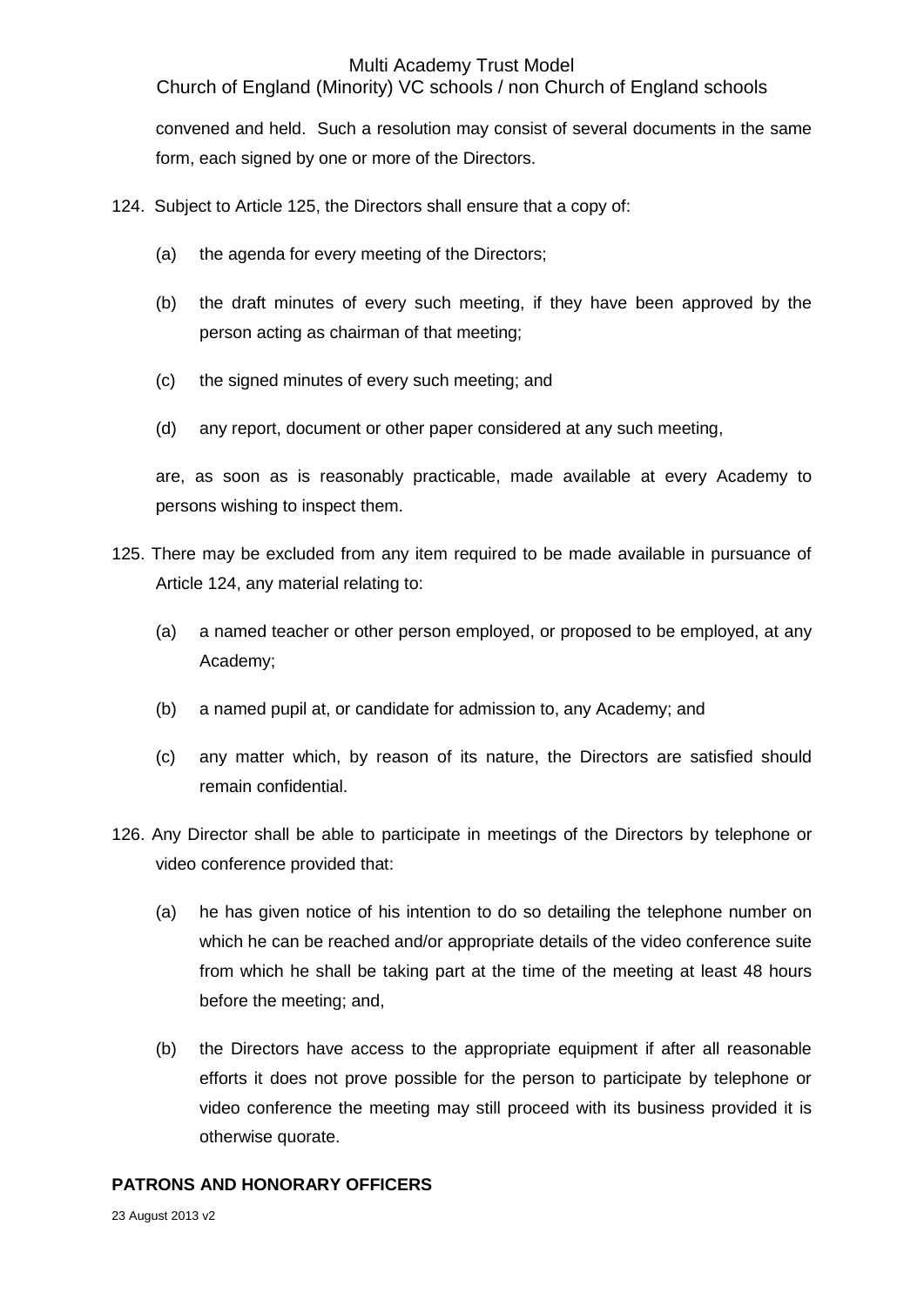Church of England (Minority) VC schools / non Church of England schools

127. The Directors may from time to time appoint any person whether or not a Member of the Company to be a patron of the Company or to hold any honorary office and may determine for what period he is to hold such office.

## **THE SEAL**

128. The seal, if any, shall only be used by the authority of the Directors or of a committee of Directors authorised by the Directors. The Directors may determine who shall sign any instrument to which the seal is affixed and unless otherwise so determined it shall be signed by a Director and by the Clerk or by a second Director.

# **ACCOUNTS**

129. Accounts shall be prepared in accordance with the relevant Statement of Recommended Practice as if the Company was a non-exempt charity and Parts 15 and 16 of the Companies Act 2006 and shall file these with the Secretary of State and the Principal Regulator by 31 December for each Academy Financial Year.

# **ANNUAL REPORT**

130. The Directors shall prepare its Annual Report in accordance with the Statement of Recommended Practice as if the Company was a non-exempt charity and shall file these with the Secretary of State and the Principal Regulator by 31 December each Academy Financial Year.

## **ANNUAL RETURN**

131. The Directors shall comply with their obligations under Part 24 of the Companies Act 2006 (or any statutory re-enactment or modification of that Act) with regard to the preparation of an annual return to the Registrar of Companies and in accordance with the Statement of Recommended Practice as if the Company was a non-exempt charity and to the Secretary of State and the Principal Regulator by 31 December each Academy Financial Year.

## **NOTICES**

132. Any notice to be given to or by any person pursuant to these Articles (other than a notice calling a meeting of the directors) shall be in writing or shall be given using electronic communications to an address for the time being notified for that purpose to the person giving the notice. In these Articles, "address" in relation to electronic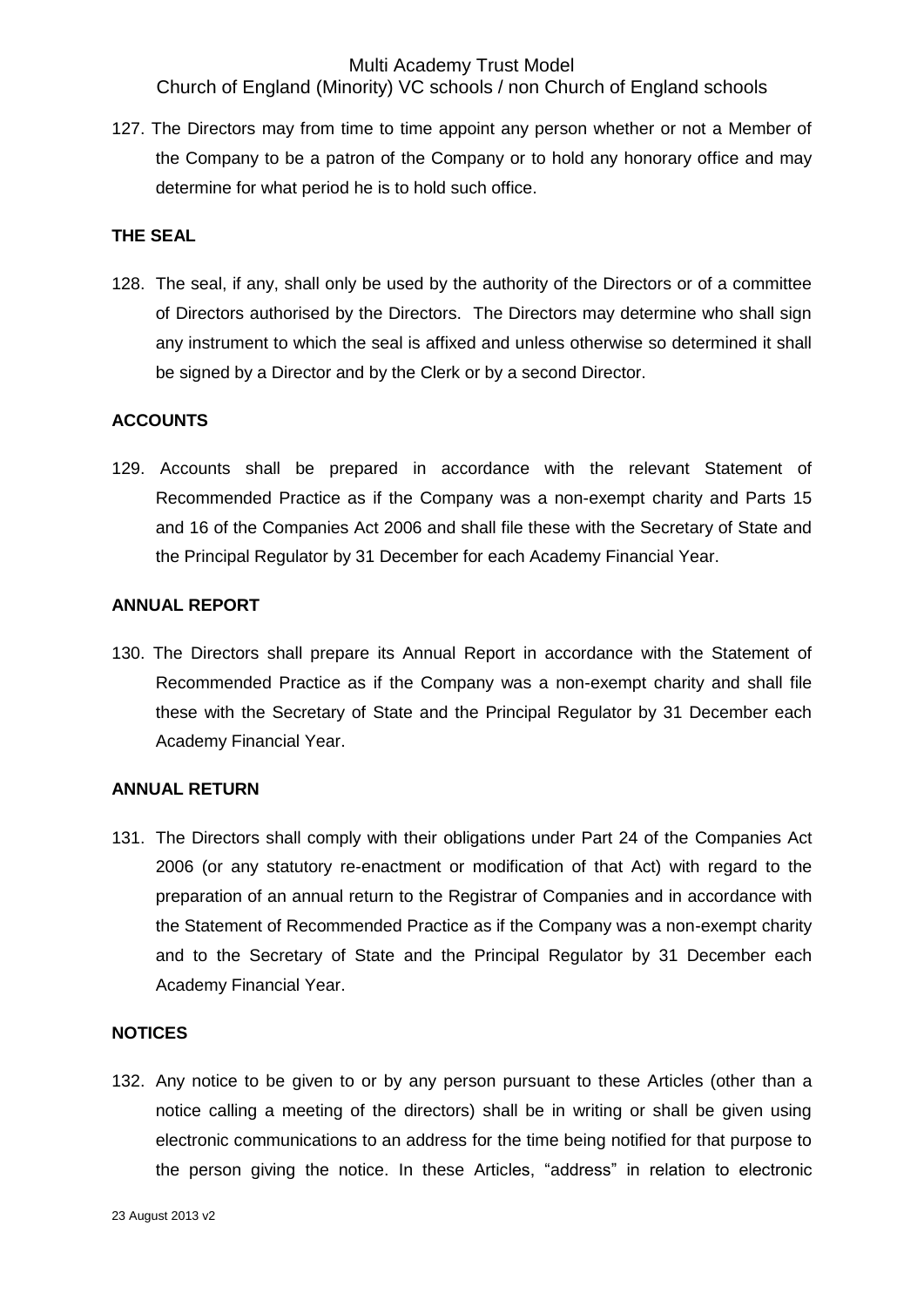Church of England (Minority) VC schools / non Church of England schools

communications, includes a number or address used for the purposes of such communications.

- 133. A notice may be given by the Company to a Member either personally or by sending it by post in a prepaid envelope addressed to the Member at his registered address or by leaving it at that address or by giving it using electronic communications to an address for the time being notified to the Company by the Member. A Member whose registered address is not within the United Kingdom and who gives to the Company an address within the United Kingdom at which notices may be given to him, or an address to which notices may be sent using electronic communications, shall be entitled to have notices given to him at that address, but otherwise no such Member shall be entitled to receive any notice from the Company.
- 134. A Member present, either in person or by proxy, at any meeting of the Company shall be deemed to have received notice of the meeting and, where necessary, of the purposes for which it was called.
- 135. Proof that an envelope containing a notice was properly addressed, prepaid and posted shall be conclusive evidence that the notice was given. Proof that a notice contained in an electronic communication was sent in accordance with guidance issued by the Institute of Chartered Secretaries and Administrators shall be conclusive evidence that the notice was given. A notice shall be deemed to be given at the expiration of 48 hours after the envelope containing it was posted or, in the case of a notice contained in an electronic communication, at the expiration of 48 hours after the time it was sent.

## **INDEMNITY**

136. Subject to the provisions of the Companies Act 2006 and Article 6.3 every Director or other officer or auditor of the Company shall be indemnified out of the assets of the Company against any liability incurred by him in that capacity in defending any proceedings, whether civil or criminal, in which judgment is given in favour or in which he is acquitted or in connection with any application in which relief is granted to him by the court from liability for negligence, default, breach of duty or breach of trust in relation to the affairs of the Company.

## **RULES**

137. The Directors may from time to time make such rules or bye laws as they may deem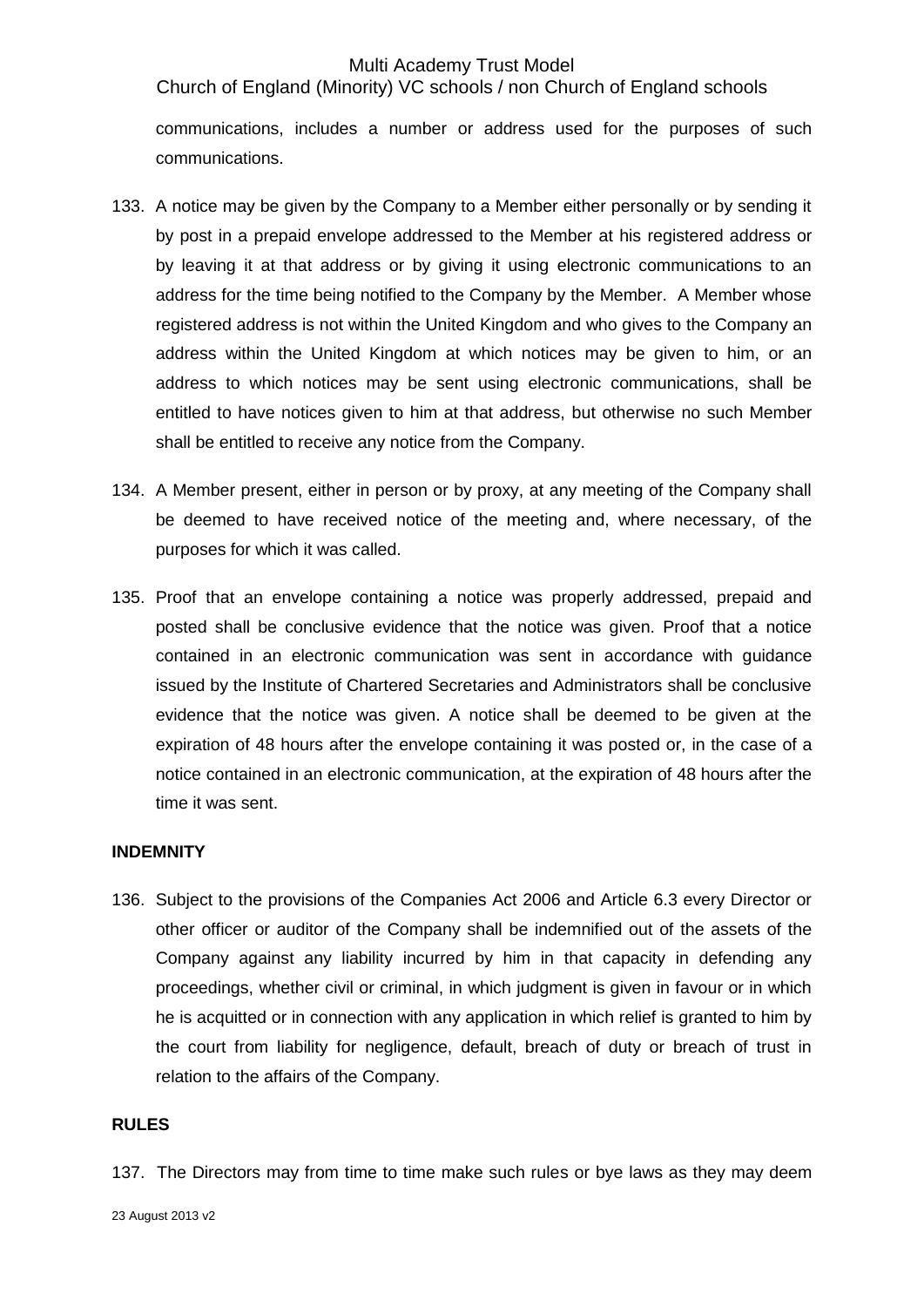Church of England (Minority) VC schools / non Church of England schools

necessary or expedient or convenient after consultation with the Diocesan Board of Education for the proper conduct and management of the Company, and in particular but without prejudice to the generality of the foregoing, they may by such rules or bye laws regulate:

- (a) the setting aside of the whole or any part or parts of the Company's premises at any particular time or times or for any particular purpose or purposes;
- (b) the procedure at general meetings and meetings of the Directors and committees of the Directors and meetings of the Local Governing Bodies in so far as such procedure is not regulated by the Articles; and
- (c) generally, all such matters as are commonly the subject matter of Company rules.
- 138. The Company in general meeting shall have power to alter, add or to repeal the rules or bye laws but only after consultation with the Diocesan Board of Education. Provided that no rule or bye law shall be inconsistent with, or shall affect or repeal anything contained in these Articles.

## **AVOIDING INFLUENCED COMPANY STATUS**

- 139. Notwithstanding the number of Members from time to time, the maximum aggregate number of votes exercisable by Local Authority Associated Persons shall never exceed 19.9% of the total number of votes exercisable by Members in general meeting and the votes of the other Members having a right to vote at the meeting will be increased on a pro-rata basis.
- 140. No person who is a Local Authority Associated Person may be appointed as a Director if, once the appointment had taken effect, the number of Directors who are Local Authority Associated Persons would represent 20% or more of the total number of Directors. Upon any resolution put to the Directors, the maximum aggregate number of votes exercisable by any Directors who are Local Authority Associated Persons shall represent a maximum of 19.9% of the total number of votes cast by the Directors on such a resolution and the votes of the other Directors having a right to vote at the meeting will be increased on a pro-rata basis.
- 141. No person who is a Local Authority Associated Person is eligible to be appointed to the office of Director unless his appointment to such office is authorised by the local